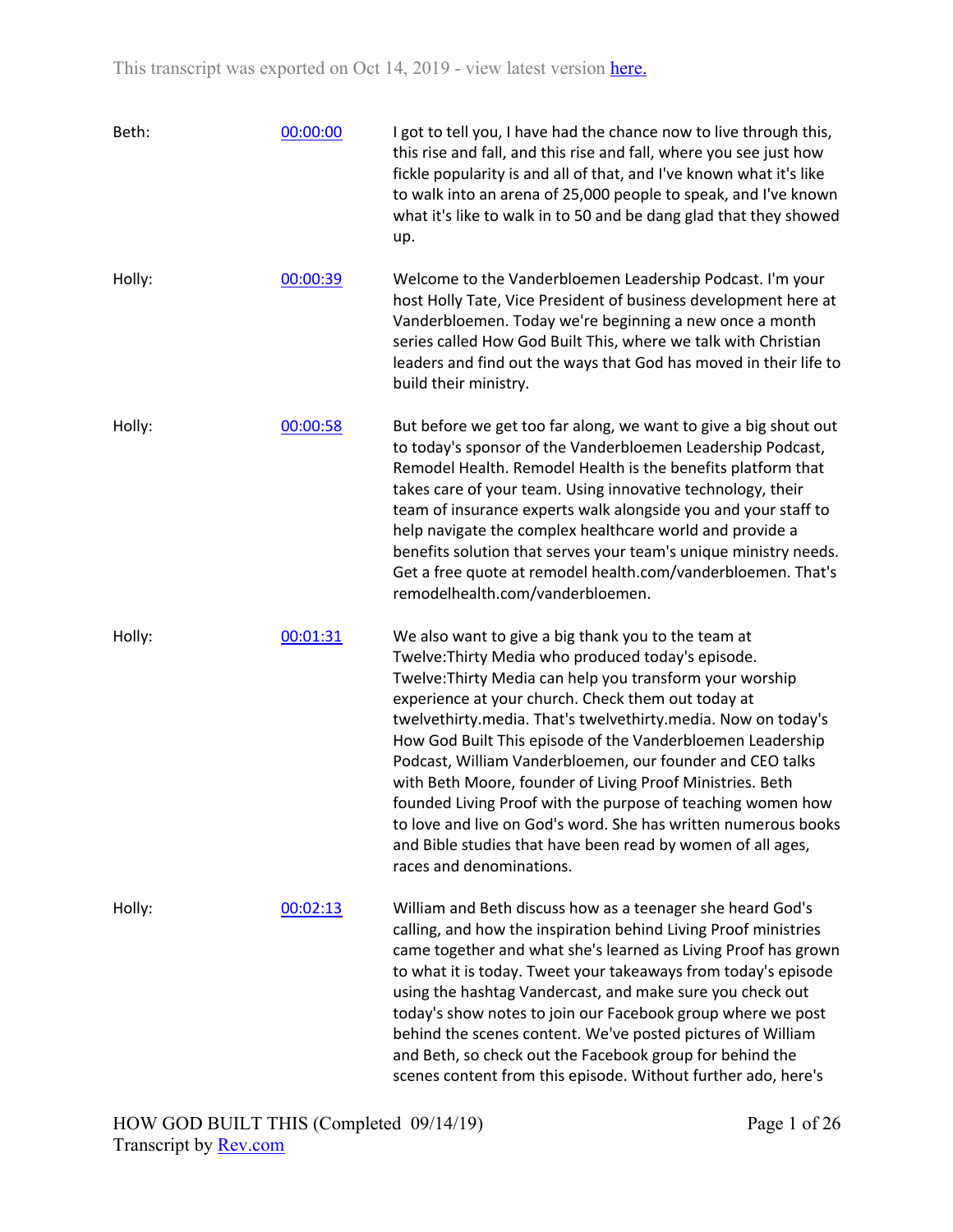William and Beth's conversation here at our headquarters in Houston, Texas.

| William: | 00:02:52 | Well, hey everybody, we're so excited to start a new season of<br>podcasts this year and one thing we're going to feature every<br>month is an episode called How God Built This. We're talking to<br>founders of ministries and churches. Some of you have heard<br>of, some of you haven't. We're going to hear their story because<br>if it's anything like my story, if you asked me, William, when did<br>you plan for your company to be what it is? I just said, I never<br>planned for it and only God could do it. I've got so many only<br>God's stories and the longer I talked to founders, the more I'm<br>seeing a common thread. It really is just only God could do it. So<br>today to kick off this series, we thought we would have Beth<br>Moore here and just on a flyer I shot an email over to her and<br>she was kind and gracious and I think she told her staff she's<br>coming over here and her staff said, what would they tell you<br>Beth. |
|----------|----------|--------------------------------------------------------------------------------------------------------------------------------------------------------------------------------------------------------------------------------------------------------------------------------------------------------------------------------------------------------------------------------------------------------------------------------------------------------------------------------------------------------------------------------------------------------------------------------------------------------------------------------------------------------------------------------------------------------------------------------------------------------------------------------------------------------------------------------------------------------------------------------------------------------------------------------------------------------------------------|
| Beth:    | 00:03:40 | Well they just said, "Do you know him? What is he going to ask<br>you?" I said, "No, I don't know him. Well what is he going to<br>ask?" I have absolutely no idea. But we have a mutual friend<br>and I happen to trust my mutual friend and I love the title of it. I<br>love the concept of it. So I was in.                                                                                                                                                                                                                                                                                                                                                                                                                                                                                                                                                                                                                                                          |
| William: | 00:03:56 | Well that's great. It's great to have you here and great to get<br>going. I'd love to just dive right in. I figured you were a native<br>Texan. Tell us a little bit about your story, you kind of growing<br>up and how you ended up doing what you're doing.                                                                                                                                                                                                                                                                                                                                                                                                                                                                                                                                                                                                                                                                                                           |
| Beth:    | 00:04:08 | Well, I'm an army brat, so I was born like my brothers and<br>sisters. We're all over the place. Some overseas and some in<br>different states. I was born in Wisconsin because my father was<br>stationed there at the time and I was only there for a couple of<br>years when we moved back to our home state of Arkansas. My<br>hometown is Arkadelphia and around that area, a number of<br>people may know of it because it is a college town within<br>Henderson state and washed out baptist. So it's not really<br>typical small town. It was mostly educators. So that made for its<br>own component that was a very valuable to me because I came<br>to love education so much growing up and we lived there until I<br>was in the middle of high school and my dad took a job in<br>Houston, Texas.                                                                                                                                                           |
| Beth:    | 00:04:58 | We moved from this town of 10,000 where all of our people<br>were, where my great aunts and uncles, grandparents are all<br>buried. We pick up, leave all of them, some of my brothers and                                                                                                                                                                                                                                                                                                                                                                                                                                                                                                                                                                                                                                                                                                                                                                               |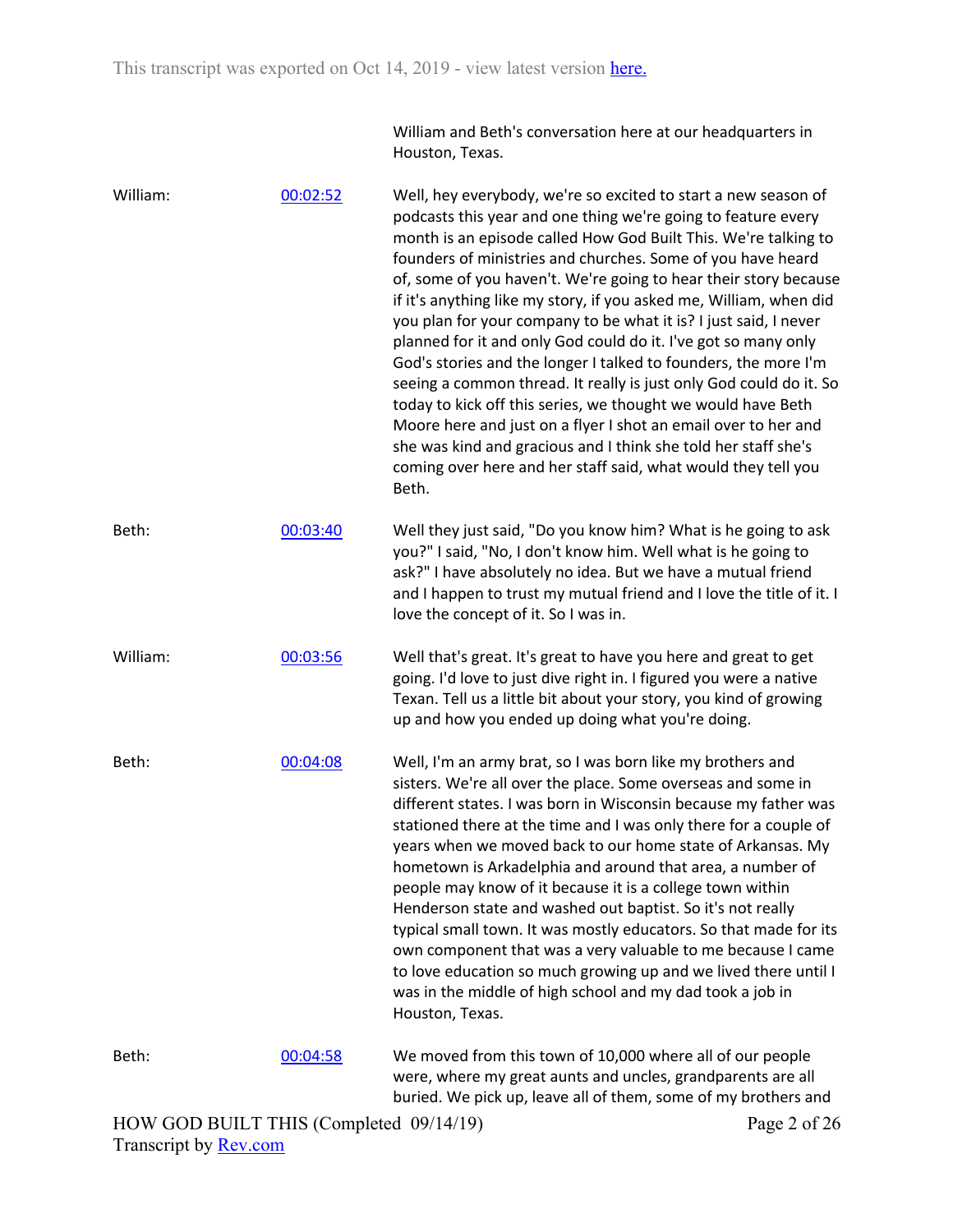|          |          | sisters who were older, so they stay in Arkansas and we moved<br>to the big city and I've always believed it was probably the best<br>thing that could possibly have happened to me. It's when I<br>began to own my own faith because my family had been<br>through a lot, William. We came to a time when in a small<br>town, everyone went to church when we moved to the big city,<br>who knew? And my family had been through such a difficult<br>time that they just dropped out for a while, but I still wanted to<br>go. And so I literally drove myself. I got a ride with someone as<br>long as, I didn't have a license, but once I got licensed a short<br>time after I moved, then I just drove myself. |
|----------|----------|---------------------------------------------------------------------------------------------------------------------------------------------------------------------------------------------------------------------------------------------------------------------------------------------------------------------------------------------------------------------------------------------------------------------------------------------------------------------------------------------------------------------------------------------------------------------------------------------------------------------------------------------------------------------------------------------------------------------|
| Beth:    | 00:05:48 | It was a time of owning my own faith. Then I've been there ever<br>since. What I did, I've always longed for the hills. It's not that I<br>longed so much to move back to Arkansas, although I love it so<br>much, but I do love the hills, but I as God would have it married<br>a fourth generation Houstonian, so I'm not going anywhere. So<br>we live out in the country that is as far out as I can get from the<br>freeways. But this is my home and I'm a Texan through and<br>through. I truly am.                                                                                                                                                                                                         |
| William: | 00:06:19 | Well, we moved here not quite 20 years ago and I remember<br>somebody saying to me, one of our neighbors and he said,<br>"Houston is a great place to live, but I wouldn't want to visit<br>there."                                                                                                                                                                                                                                                                                                                                                                                                                                                                                                                 |
| Beth:    | 00:06:31 | I know. That's absolutely the truth. But the spiritual climate is<br>wonderful here.                                                                                                                                                                                                                                                                                                                                                                                                                                                                                                                                                                                                                                |
| William: | 00:06:38 | Well, it's beautiful. Houston people don't know as an<br>entrepreneurial city, it's part of why our company did it, did<br>what it did. There's more Fortune 500 headquarters in Houston<br>than any other US city besides New York. And so there's this,<br>build this, build this, build this mentality-                                                                                                                                                                                                                                                                                                                                                                                                          |
| Beth:    | 00:06:55 | And diversity.                                                                                                                                                                                                                                                                                                                                                                                                                                                                                                                                                                                                                                                                                                      |
| William: | 00:06:56 | And diversity and still in enough of the Bible belt that the<br>church can be a build this, build this, build this.                                                                                                                                                                                                                                                                                                                                                                                                                                                                                                                                                                                                 |
| Beth:    | 00:07:01 | Yes.                                                                                                                                                                                                                                                                                                                                                                                                                                                                                                                                                                                                                                                                                                                |
| William: | 00:07:01 | And there're fantastic churches all around.                                                                                                                                                                                                                                                                                                                                                                                                                                                                                                                                                                                                                                                                         |
| Beth:    | 00:07:04 | I've got to throw this out there because we have been very<br>involved in interdenominational work. My ministry from the<br>very start, I was raised in a denomination, but the ministry                                                                                                                                                                                                                                                                                                                                                                                                                                                                                                                            |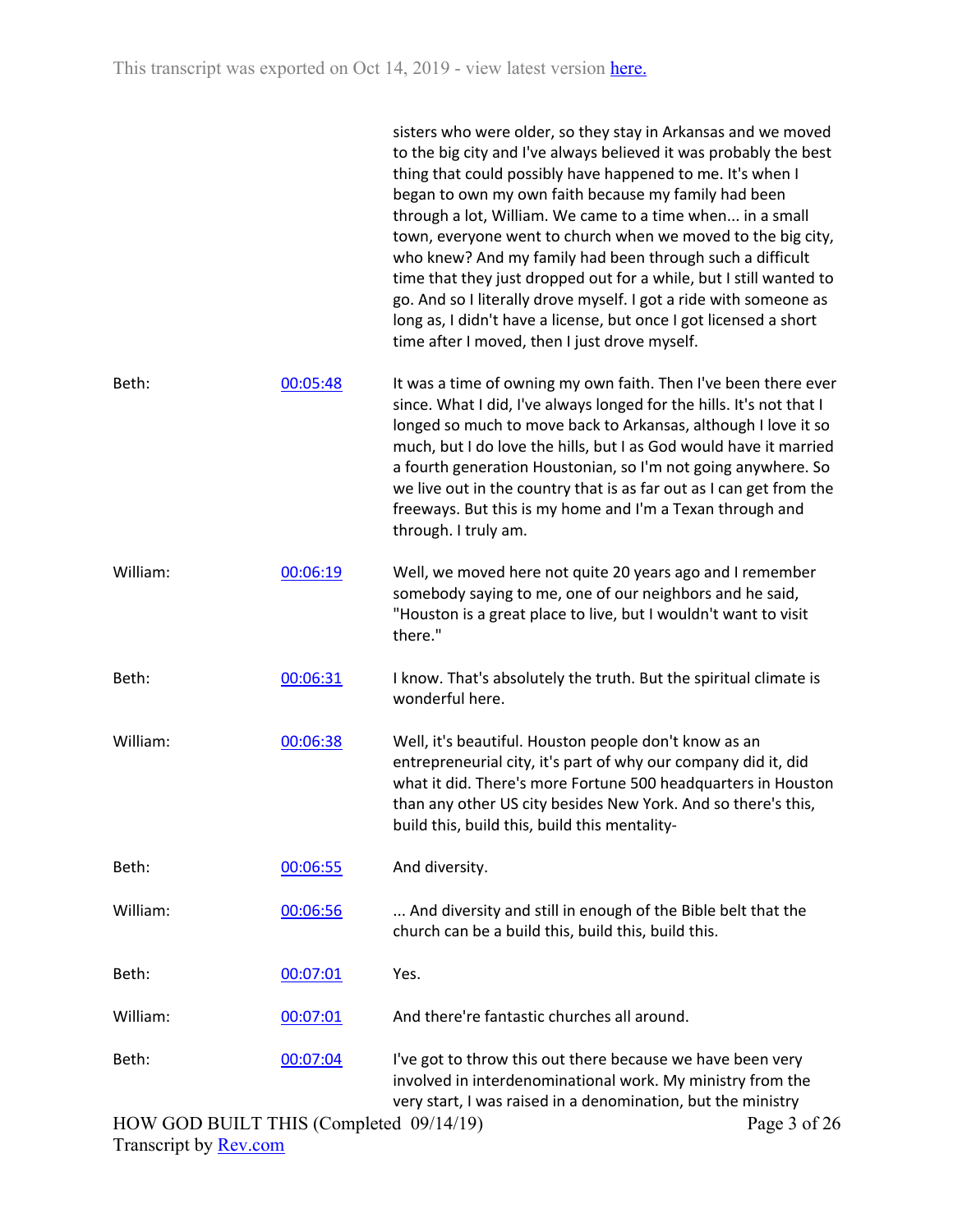|          |          | wasn't. I'll be talking about living proof in a few minutes. That is<br>what the Lord entrusted to me. So it's always been<br>interdenominational. So I've done lots and lots of work in and it<br>was just shoulder to shoulder with people all over the city from<br>various streams and traditions of the Christian faith. One of the<br>things, William, that was a very big surprise to me when I began<br>then to be on the radar with other people out in, then I called<br>the real world where I found that that was not as true, that<br>there was not the kind of comradery. |
|----------|----------|-----------------------------------------------------------------------------------------------------------------------------------------------------------------------------------------------------------------------------------------------------------------------------------------------------------------------------------------------------------------------------------------------------------------------------------------------------------------------------------------------------------------------------------------------------------------------------------------|
| Beth:    | 00:07:50 | There is a goodwill between many of the leaders in Houston<br>toward one another.                                                                                                                                                                                                                                                                                                                                                                                                                                                                                                       |
| William: | 00:07:59 | I think that's right.                                                                                                                                                                                                                                                                                                                                                                                                                                                                                                                                                                   |
| Beth:    | 00:08:01 | It is true and I really wasn't prepared for it to be so different out<br>in the broader spectrum, but it really was because Houston is<br>for all that it lacks in beauty and all that it lacks in climate, in<br>seasons. It makes up for in a warmth between people. I think<br>that's fair to say and that was true for us spiritually. It really<br>was.                                                                                                                                                                                                                            |
| William: | 00:08:26 | Well, and your husband is in the minority. There are very few<br>fourth-generation Houstonian's.                                                                                                                                                                                                                                                                                                                                                                                                                                                                                        |
| Beth:    | 00:08:28 | Well, that's absolutely right.                                                                                                                                                                                                                                                                                                                                                                                                                                                                                                                                                          |
| William: | 00:08:29 | Most people aren't from here. It's like a 7 million person college<br>campus. Everybody's got to get to know each other and, yeah.                                                                                                                                                                                                                                                                                                                                                                                                                                                      |
| Beth:    | 00:08:34 | It's true, it's true but I love it.                                                                                                                                                                                                                                                                                                                                                                                                                                                                                                                                                     |
| William: | 00:08:36 | You ever get back to Wisconsin?                                                                                                                                                                                                                                                                                                                                                                                                                                                                                                                                                         |
| Beth:    | 00:08:38 | I was just there. It is so odd that you would ask me that because<br>how often would I be able to say, like I came home from there<br>four days ago. I just served in Green Bay, which is where I was<br>born and even took it a packers game.                                                                                                                                                                                                                                                                                                                                          |
| William: | 00:08:50 | Wow!.                                                                                                                                                                                                                                                                                                                                                                                                                                                                                                                                                                                   |
| Beth:    | 00:08:51 | Oh yeah.Oh, yeah.                                                                                                                                                                                                                                                                                                                                                                                                                                                                                                                                                                       |
| William: | 00:08:52 | Wow! Packers Texans.                                                                                                                                                                                                                                                                                                                                                                                                                                                                                                                                                                    |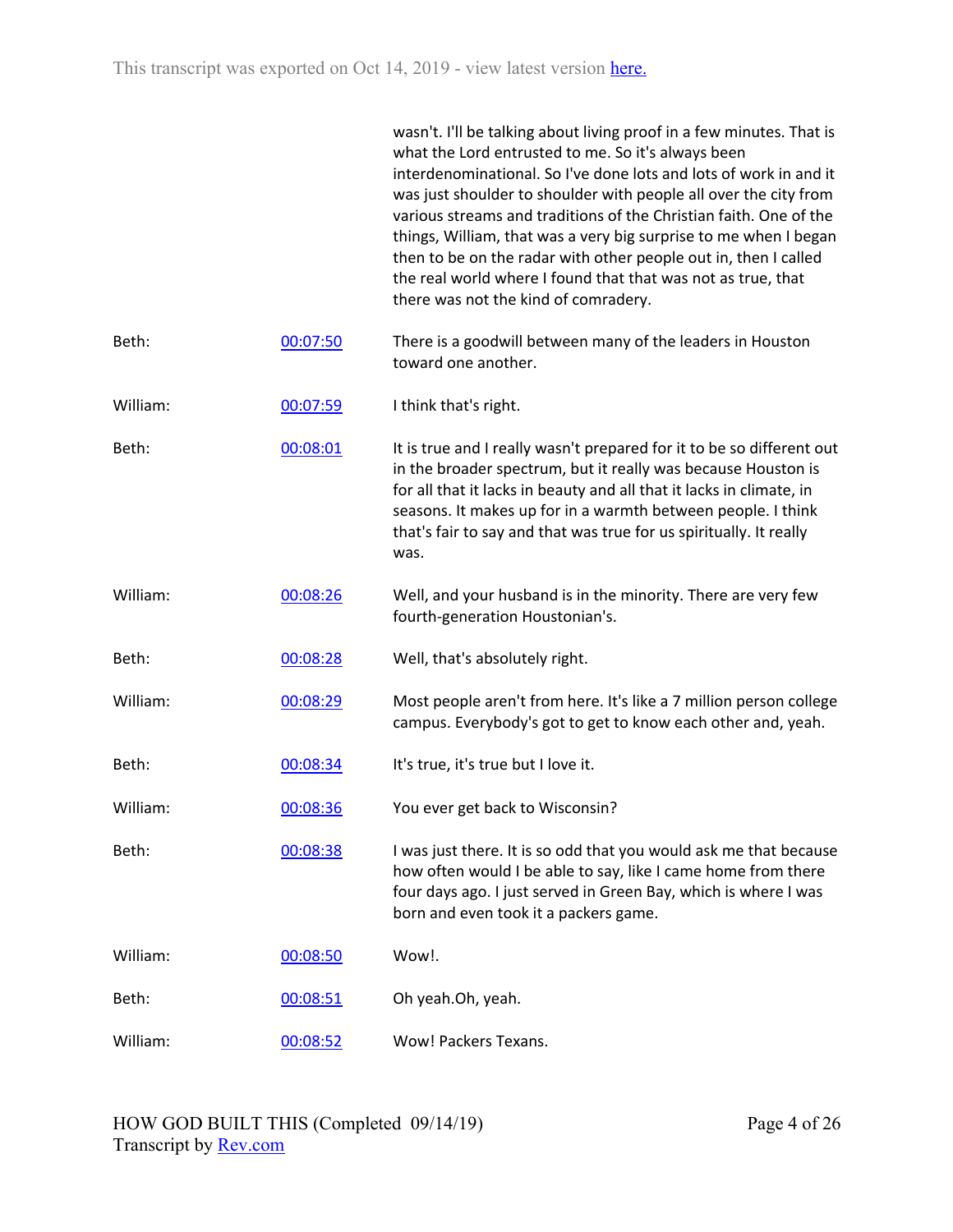| Beth:    | 00:08:53 | Yeah. Yeah, it sure was. And so what I did, because when I was<br>going, I just was prepared to have a Packers Jersey. And then I<br>was like, "Wait, what?" Because I love basketball, but I've not<br>really been into football all that much, so I don't keep up as<br>much as I should. And so all of a sudden it was like, "Oh no."<br>Now, because really I am a Texan. I was born in Green Bay, but I<br>am a Houstonian. So I ordered two jerseys, a Green Bay Packer<br>Jersey and a Texan Jersey. I took the front of them and had<br>them sewn together and I wore them both. |
|----------|----------|------------------------------------------------------------------------------------------------------------------------------------------------------------------------------------------------------------------------------------------------------------------------------------------------------------------------------------------------------------------------------------------------------------------------------------------------------------------------------------------------------------------------------------------------------------------------------------------|
| William: | 00:09:30 | Oh, sorry.                                                                                                                                                                                                                                                                                                                                                                                                                                                                                                                                                                               |
| Beth:    | 00:09:30 | And so just depending on where I was at the game as to which<br>side I turned my shirt.                                                                                                                                                                                                                                                                                                                                                                                                                                                                                                  |
| William: | 00:09:36 | Well I ask cause I'm a native I'm a Texan, but was born in<br>North Carolina, but my people came over to the United States<br>and landed in Two Rivers in Wisconsin.                                                                                                                                                                                                                                                                                                                                                                                                                     |
| Beth:    | 00:09:46 | Really.                                                                                                                                                                                                                                                                                                                                                                                                                                                                                                                                                                                  |
| William: | 00:09:46 | Yeah. The only other William Vanderbloemen lives in Madison,<br>Wisconsin. Only one on the planet. I know this because he's a<br>security guard for the university there. I get a Google alert every<br>time he-                                                                                                                                                                                                                                                                                                                                                                         |
| Beth:    | 00:09:57 | You have got to be kidding.                                                                                                                                                                                                                                                                                                                                                                                                                                                                                                                                                              |
| William: | 00:09:57 | arrests somebody.                                                                                                                                                                                                                                                                                                                                                                                                                                                                                                                                                                        |
| Beth:    | 00:09:57 | You have got to be kidding. And then there are times that you<br>sort of wish you could trade jobs with him. That's how it goes.                                                                                                                                                                                                                                                                                                                                                                                                                                                         |
| William: | 00:10:05 | I know. I know. I've been tempted to go up to the campus and<br>break some modern law and get arrested by William<br>Vanderpool, but my staff won't let me, so. Well let's fast<br>forward a little bit.                                                                                                                                                                                                                                                                                                                                                                                 |
| Beth:    | 00:10:14 | All right.                                                                                                                                                                                                                                                                                                                                                                                                                                                                                                                                                                               |
| William: | 00:10:15 | So you're attending what church and what happened to say<br>maybe I ought to start a Bible study.                                                                                                                                                                                                                                                                                                                                                                                                                                                                                        |
| Beth:    | 00:10:22 | Okay. This would go back a little bit further than that in that I<br>was in college at Southwest Texas State University in San<br>Marcus, which is now Texas State University. I had been raised                                                                                                                                                                                                                                                                                                                                                                                         |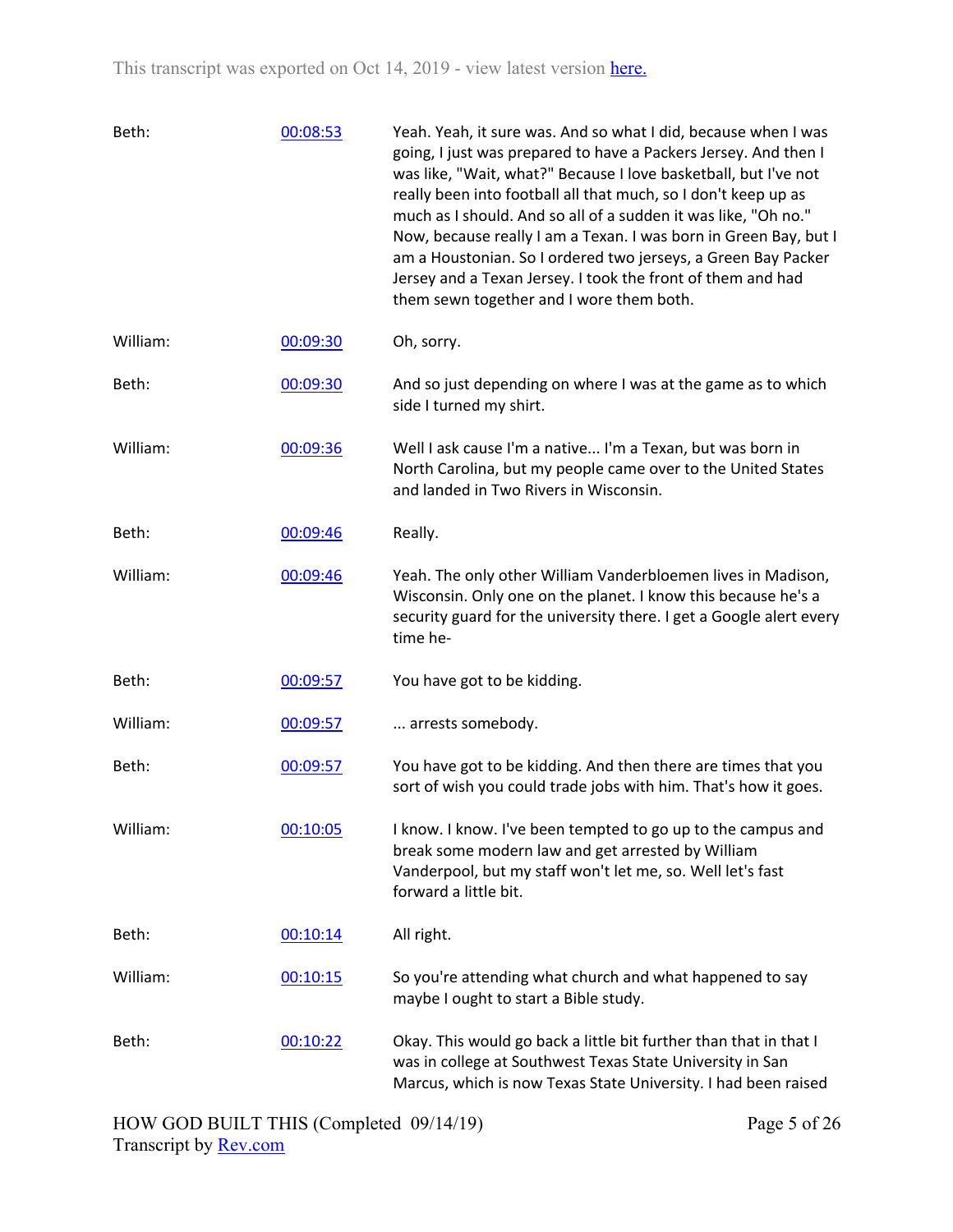|          |          | in church and in my growing up years, which is not uncommon<br>for I'm 62. And so this is not uncommon for my generation to<br>tell this kind of a story if they're from my basic tradition, which<br>is southern Baptist that I was raised to go to church every single<br>time, the doors open. But there was not a lot of discipleship at<br>home. We didn't talk about it a lot at home. We were taken to<br>do that. But I had a heart for God from childhood on that I can<br>only explain in that he just meant it to be. But I had a very<br>troubled childhood.                                                                                                |
|----------|----------|-------------------------------------------------------------------------------------------------------------------------------------------------------------------------------------------------------------------------------------------------------------------------------------------------------------------------------------------------------------------------------------------------------------------------------------------------------------------------------------------------------------------------------------------------------------------------------------------------------------------------------------------------------------------------|
| Beth:    | 00:11:15 | Lots and lots of problems. Was a very haunted, tormented<br>adolescent, but extremely successful in what I did in<br>extracurricular activities, that kind of thing. So there's this mix<br>of a mess that could wear it well and went to college. And after<br>my freshman year of college, I was at a camp sponsoring a<br>group of girls in a mission can, a group of sixth graders. And I<br>synced a call on my life at that time that I have never doubted<br>and I've wanted so many times to go back and relive because I<br>did not see a vision. I did not hear anything, but I knew, I knew<br>with a greater certainty than I can see you with my own eyes. |
| Beth:    | 00:12:02 | I knew that my life had completely changed in that moment,<br>and so it began. Then I went, I didn't know what to do, and I<br>went and told the director of the camp, I don't know how I had<br>this wherewithal. At 18 I told her what I had experienced and<br>she said, "You have had a call of God and you need to walk the<br>aisle at your church this coming Sunday and you need to tell<br>your pastor."                                                                                                                                                                                                                                                       |
| Beth:    | 00:12:25 | I did that. And sure enough at the end in our traditions-                                                                                                                                                                                                                                                                                                                                                                                                                                                                                                                                                                                                               |
| William: | 00:12:31 | Now this was a call to ministry. Right?                                                                                                                                                                                                                                                                                                                                                                                                                                                                                                                                                                                                                                 |
| Beth:    | 00:12:31 | Exactly.                                                                                                                                                                                                                                                                                                                                                                                                                                                                                                                                                                                                                                                                |
| William: | 00:12:31 | We don't do that enough anymore.                                                                                                                                                                                                                                                                                                                                                                                                                                                                                                                                                                                                                                        |
| Beth:    | 00:12:32 | No, we don't. And listen, I have gone back over this a million<br>times because the fact that I made it public carried me through<br>so much sin and defeat and disaster because I thought all of my<br>hard life was over then. I had not begun to live my hard life yet,<br>and so the fact that I made it public and literally shook their<br>hands, they looked me straight in the eye. I don't know. There<br>was such power in it. I did exactly what she said and so I was on<br>my way to becoming a lawyer, I wanted to go into government<br>like my grandfather had and then it was like, "What in the world<br>do I do?"                                    |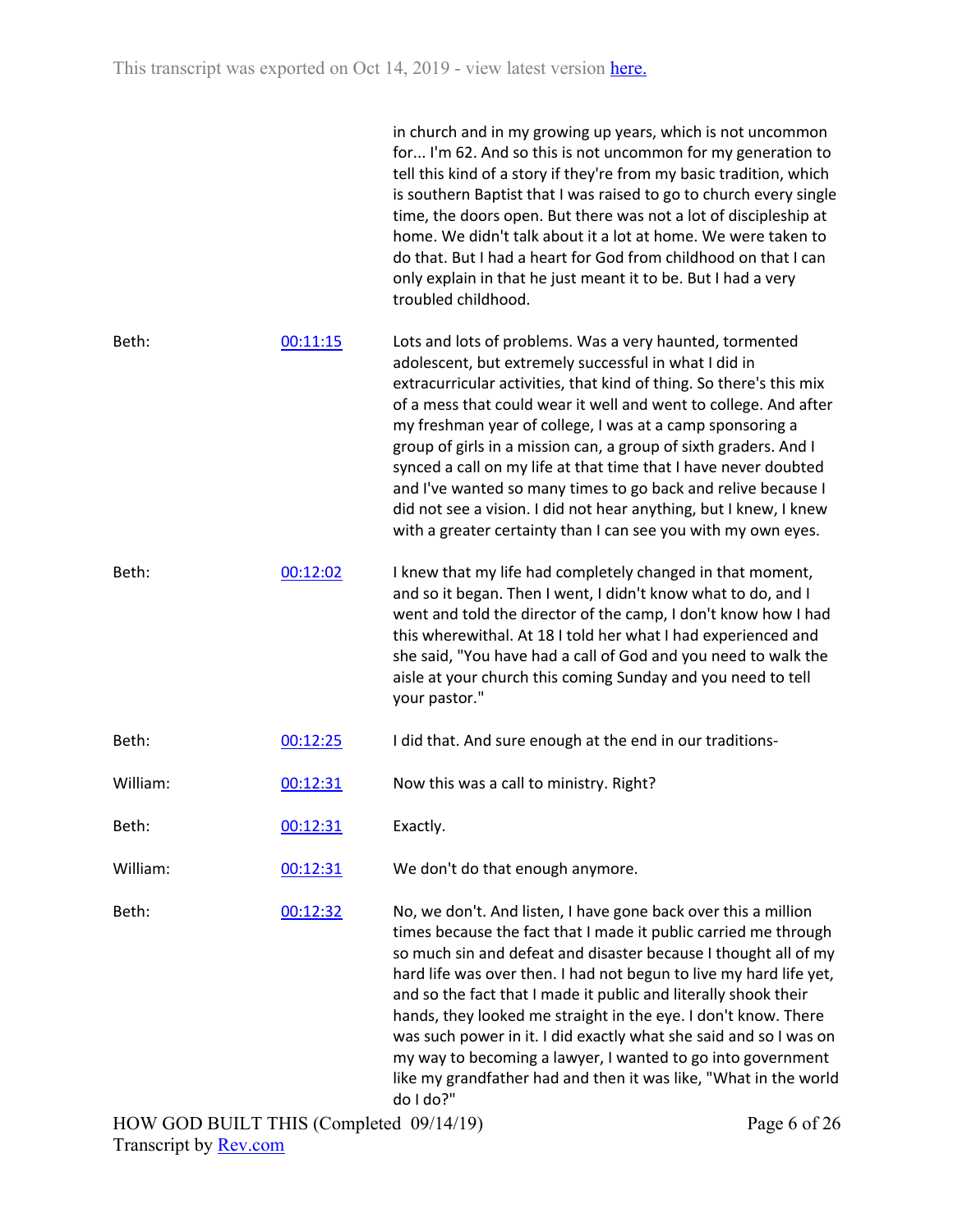| Beth:    | 00:13:18 | Listen, there is nothing more useless than a political science<br>major who does not follow through. You know what I'm saying?<br>So I've got my teachers-                                                                                                                                                                                                                                                                                                                                                                                                                                                                                                                                                                |
|----------|----------|---------------------------------------------------------------------------------------------------------------------------------------------------------------------------------------------------------------------------------------------------------------------------------------------------------------------------------------------------------------------------------------------------------------------------------------------------------------------------------------------------------------------------------------------------------------------------------------------------------------------------------------------------------------------------------------------------------------------------|
| William: | 00:13:25 | Well you had to say do you want fries with that?                                                                                                                                                                                                                                                                                                                                                                                                                                                                                                                                                                                                                                                                          |
| Beth:    | 00:13:28 | Exactly.                                                                                                                                                                                                                                                                                                                                                                                                                                                                                                                                                                                                                                                                                                                  |
| William: | 00:13:28 | Yeah.                                                                                                                                                                                                                                                                                                                                                                                                                                                                                                                                                                                                                                                                                                                     |
| Beth:    | 00:13:29 | Exactly. I did everything I knew to do because the Lord, I love<br>this about him in that he was insistent with me. He didn't say<br>what I was going to do. He just said, "You're mine." That's what I<br>sensed. You will do, you will work for me. Well, what, where will<br>it be? What can a woman do? Remember my tradition. So long<br>story short, everything after that became the one thing I knew,<br>whatever I do, it needs to be blatantly for Jesus. So I marry, I<br>start going to church. The very first thing that happens, this is<br>early 80s, they go, "Beth, we want you to teach us and aerobics<br>class." I said, "Well." Because this is I said, "Well, I can't do<br>anything."              |
| William: | 00:14:19 | Like leg warmers and the whole thing?                                                                                                                                                                                                                                                                                                                                                                                                                                                                                                                                                                                                                                                                                     |
| Beth:    | 00:14:21 | Oh, yeah. I lived all of it. I don't mind telling you, I'm not sure. It<br>was not really the peak of my industry. I really, I cannot swear<br>to you that it's not the best I've ever been in anything I've ever<br>done. It was the most at home. This was my fish to water and I<br>was just made for legwarmers. So I said to him, I said, "Well, I<br>can't do it unless I can do it." As ministry, I made this<br>commitment to Jesus. And so it was at the very beginning of<br>people like Michael W. Smith, people, Steven Curtis, Chapman,<br>Amy Grant that this first wave of Christian contemporary mesic.<br>So I choreographed all of it. I made it, I turned it into ministry.<br>Listen, we had a blast. |
| Beth:    | 00:15:02 | Meanwhile I was beginning to speak. I would not have<br>necessarily known that, that's what I was doing, but I was, I was.<br>Then by 25 years old, I was blatantly being asked then I could<br>remember that that was the first time I was formally asked to<br>stand at a microphone and bring a message of some kind. But<br>the real change for me came at 27 when I was asked to sub for a<br>Sunday school class for a woman that was going to be out for a<br>year. I'd been raised in Sunday school.                                                                                                                                                                                                              |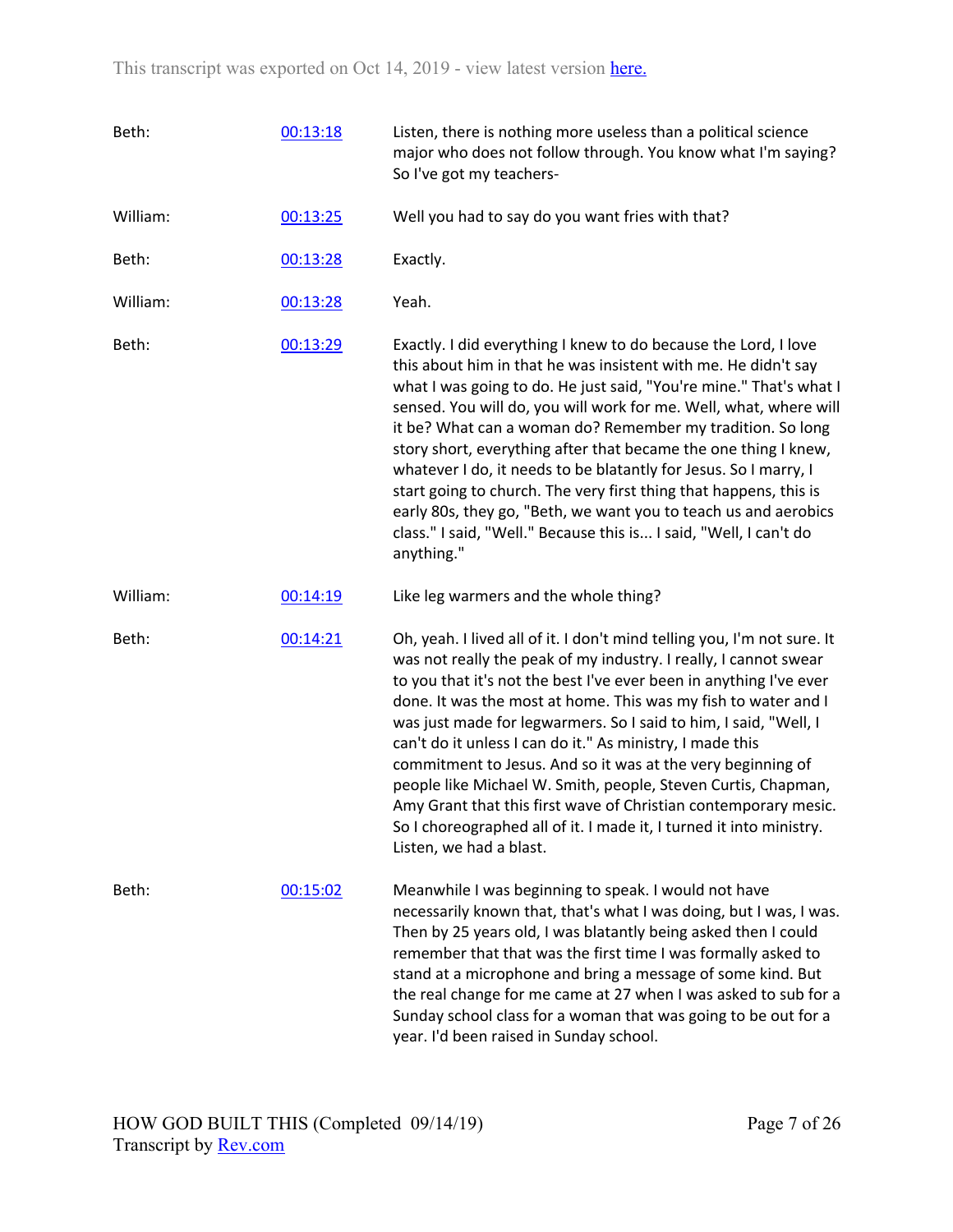| William: | 00:15:38 | Now pardon the interruption and forgive my ignorance, I grew<br>up Presbyterian in the south, and the definition of Presbyterians<br>in the south is we're not baptist.                                                                                                                                                                                                                                                                                                                                                                                                                                                                                                                                                                                                                                                                                                     |
|----------|----------|-----------------------------------------------------------------------------------------------------------------------------------------------------------------------------------------------------------------------------------------------------------------------------------------------------------------------------------------------------------------------------------------------------------------------------------------------------------------------------------------------------------------------------------------------------------------------------------------------------------------------------------------------------------------------------------------------------------------------------------------------------------------------------------------------------------------------------------------------------------------------------|
| Beth:    | 00:15:46 | Yes.                                                                                                                                                                                                                                                                                                                                                                                                                                                                                                                                                                                                                                                                                                                                                                                                                                                                        |
| William: | 00:15:46 | That's it.                                                                                                                                                                                                                                                                                                                                                                                                                                                                                                                                                                                                                                                                                                                                                                                                                                                                  |
| Beth:    | 00:15:47 | That's it.                                                                                                                                                                                                                                                                                                                                                                                                                                                                                                                                                                                                                                                                                                                                                                                                                                                                  |
| William: | 00:15:48 | I don't know. So you're asked to teach Sunday school classes, is<br>that class just to women. What does it like being a woman in<br>the 80s with the call of God on your life?                                                                                                                                                                                                                                                                                                                                                                                                                                                                                                                                                                                                                                                                                              |
| Beth:    | 00:15:57 | Everyone from my tradition is smiling right now at you, William,<br>if not making a little bit of fun of you because absolutely it<br>would mean only teaching. Yes, such is still a problem today. So<br>I laugh about that because I ended up with lots of guys by the<br>time my Sunday school career ended at 23, but I have 23 years<br>of teaching, not 23 years old, 23 years of teaching because we<br>couldn't get rid of him. And so we just went, I don't know what<br>to tell you. I don't know what to tell you. I was going to teach<br>and you guys figure out what we do from here. But all that to<br>say it was that year that God turned me into a teacher. So up to<br>that time, I would've been what you would have called a<br>Christian contemporary motivational speaker.                                                                          |
| Beth:    | 00:16:53 | I would have been in that category.                                                                                                                                                                                                                                                                                                                                                                                                                                                                                                                                                                                                                                                                                                                                                                                                                                         |
| William: | 00:16:55 | In jazzercise.                                                                                                                                                                                                                                                                                                                                                                                                                                                                                                                                                                                                                                                                                                                                                                                                                                                              |
| Beth:    | 00:16:56 | Oh, absolutely. I'm good at it. It was just fun, fun. We had so<br>much fun. So all that was happening simultaneously. This was<br>when I fell in love with the scriptures, fell in love with the<br>scriptures. So at that time I started teaching. I got a heart to go<br>really hard with a class. I was doing Sunday school, but I wanted<br>more than 35 minutes. What would happen if I was able to find<br>a class that really wanted to go forward with this thing? I got an<br>opportunity to teach a weekly class that then was outside of<br>Sunday school where we could really do the thing. This is what<br>began to develop the ministry because that's when I knew that<br>every thing in me was to call people to know and love the Lord<br>Jesus Christ, through the study of scripture that became<br>everything to me, is everything to me to this day. |
| William: | 00:17:52 | What year was that when?                                                                                                                                                                                                                                                                                                                                                                                                                                                                                                                                                                                                                                                                                                                                                                                                                                                    |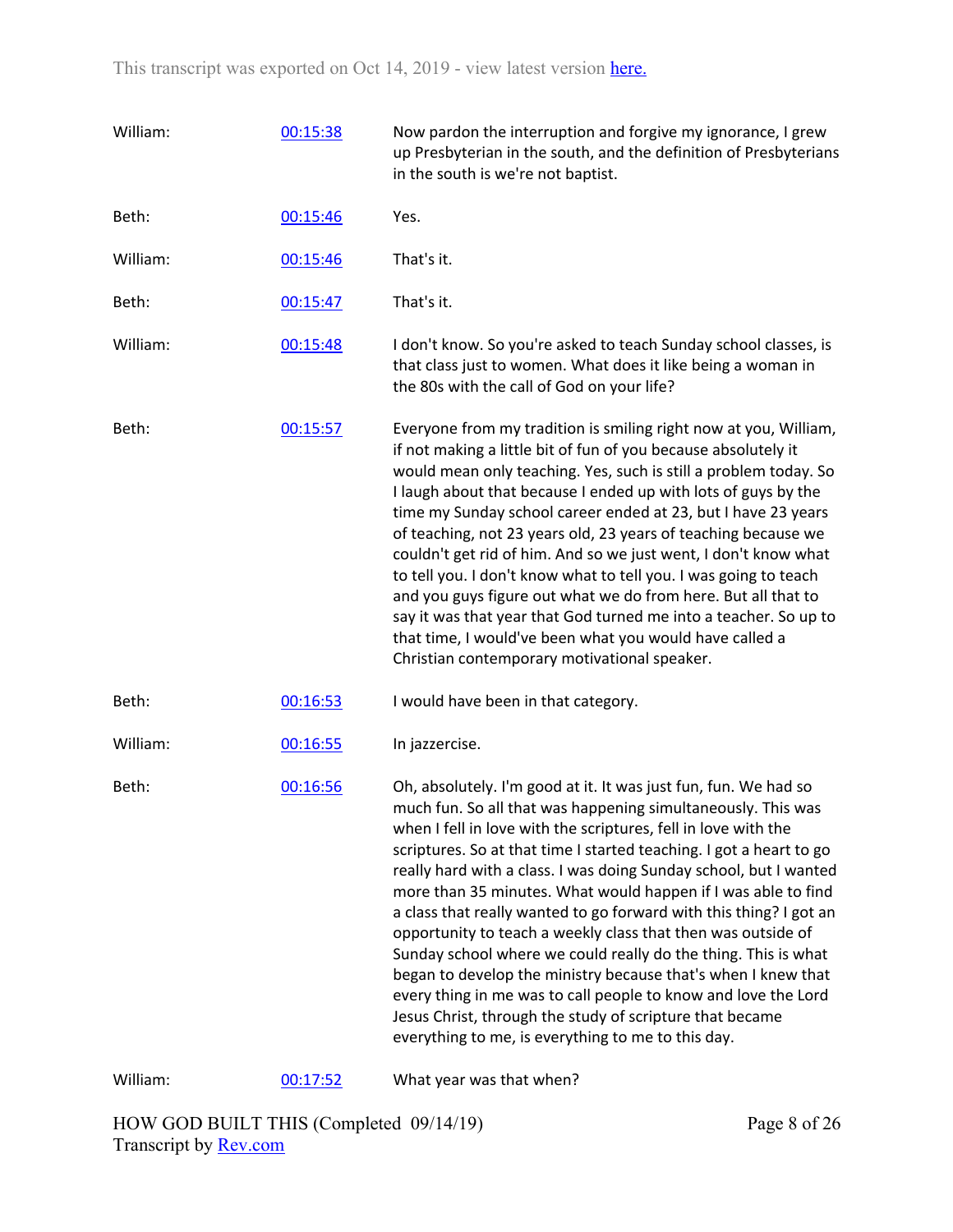| Beth:                                                                   | 00:17:52 | That we incorporated. It was long before that, that I started<br>teaching Bible Studies. So I would have been doing that by my<br>late 20s but we incorporated into living proof in '94 as a<br>nonprofit. And the only reason I did that is because I had to<br>come up with a name of what we called what we were doing,<br>this gathering. I loved living proof because I based it on Hebrews<br>4:12, that the word of God is alive and active. My idea behind<br>that is that that when we study, we become living proof that his<br>word is alive and active, that it's alive and active in us and that<br>we're changed by it. We're transformed, our minds are renewed<br>and therefore our decisions are different and that this is key to<br>everything, to living victoriously. I chose the name living proof.<br>Well, a woman wrote me a check for \$1,000. I'll never forget it.<br>This is back in the early 90s it might as well been \$100,000. A<br>thousand dollars and she made it out to living proof. And I<br>thought, what do I do with it? [crosstalk 00:18:54]. |              |
|-------------------------------------------------------------------------|----------|-------------------------------------------------------------------------------------------------------------------------------------------------------------------------------------------------------------------------------------------------------------------------------------------------------------------------------------------------------------------------------------------------------------------------------------------------------------------------------------------------------------------------------------------------------------------------------------------------------------------------------------------------------------------------------------------------------------------------------------------------------------------------------------------------------------------------------------------------------------------------------------------------------------------------------------------------------------------------------------------------------------------------------------------------------------------------------------------|--------------|
| William:                                                                | 00:18:54 | I guess we have a ministry.                                                                                                                                                                                                                                                                                                                                                                                                                                                                                                                                                                                                                                                                                                                                                                                                                                                                                                                                                                                                                                                               |              |
| Beth:                                                                   | 00:18:55 | Yes it is. Yes. I don't know what I'm supposed to do with this. I<br>go and open an account and then my husband says, "I'm just<br>going to get chill. I'll just going to set you up with my CPA at<br>work, my husband's company for Huostonian's. Otherwise, they<br>won't recognize this." But John Moore Plumbing company, we<br>are those Moore's, we no longer own it. But John Moore was<br>my father-in-law and then Keith ran it and then he brought in a<br>partner and the partner owns it now and he is retired. But he<br>said, "You know what, I want you to meet with my CPA and<br>maybe he can just help, set you up in a non-profit." We laughed<br>so much about it because even the CPA said that he could not<br>have seen what was coming for anything, there's just a lot, keep<br>the little housewife busy.                                                                                                                                                                                                                                                      |              |
| William:                                                                | 00:19:39 | Oh, wow!                                                                                                                                                                                                                                                                                                                                                                                                                                                                                                                                                                                                                                                                                                                                                                                                                                                                                                                                                                                                                                                                                  |              |
| Beth:                                                                   | 00:19:39 | That's what honestly and I'm not sure I wouldn't have thought<br>the same thing. Finally it got to the point where he said, "I need<br>to tell you all something. I'm no longer your person for the"<br>He said, "You all have, I don't know now what to even do with<br>you all. I'm going to have to hand over to somebody that<br>understands that." Because we just we'd grew in spite of<br>ourselves William. [crosstalk 00:20:01].                                                                                                                                                                                                                                                                                                                                                                                                                                                                                                                                                                                                                                                 |              |
| William:                                                                | 00:20:02 | Beth goes off to the mountain and comes back with this idea<br>they have a national teaching industry internationality.                                                                                                                                                                                                                                                                                                                                                                                                                                                                                                                                                                                                                                                                                                                                                                                                                                                                                                                                                                   |              |
| Beth:                                                                   | 00:20:06 | Oh, gosh no.                                                                                                                                                                                                                                                                                                                                                                                                                                                                                                                                                                                                                                                                                                                                                                                                                                                                                                                                                                                                                                                                              |              |
| HOW GOD BUILT THIS (Completed 09/14/19)<br>Transcript by <b>Rev.com</b> |          |                                                                                                                                                                                                                                                                                                                                                                                                                                                                                                                                                                                                                                                                                                                                                                                                                                                                                                                                                                                                                                                                                           | Page 9 of 26 |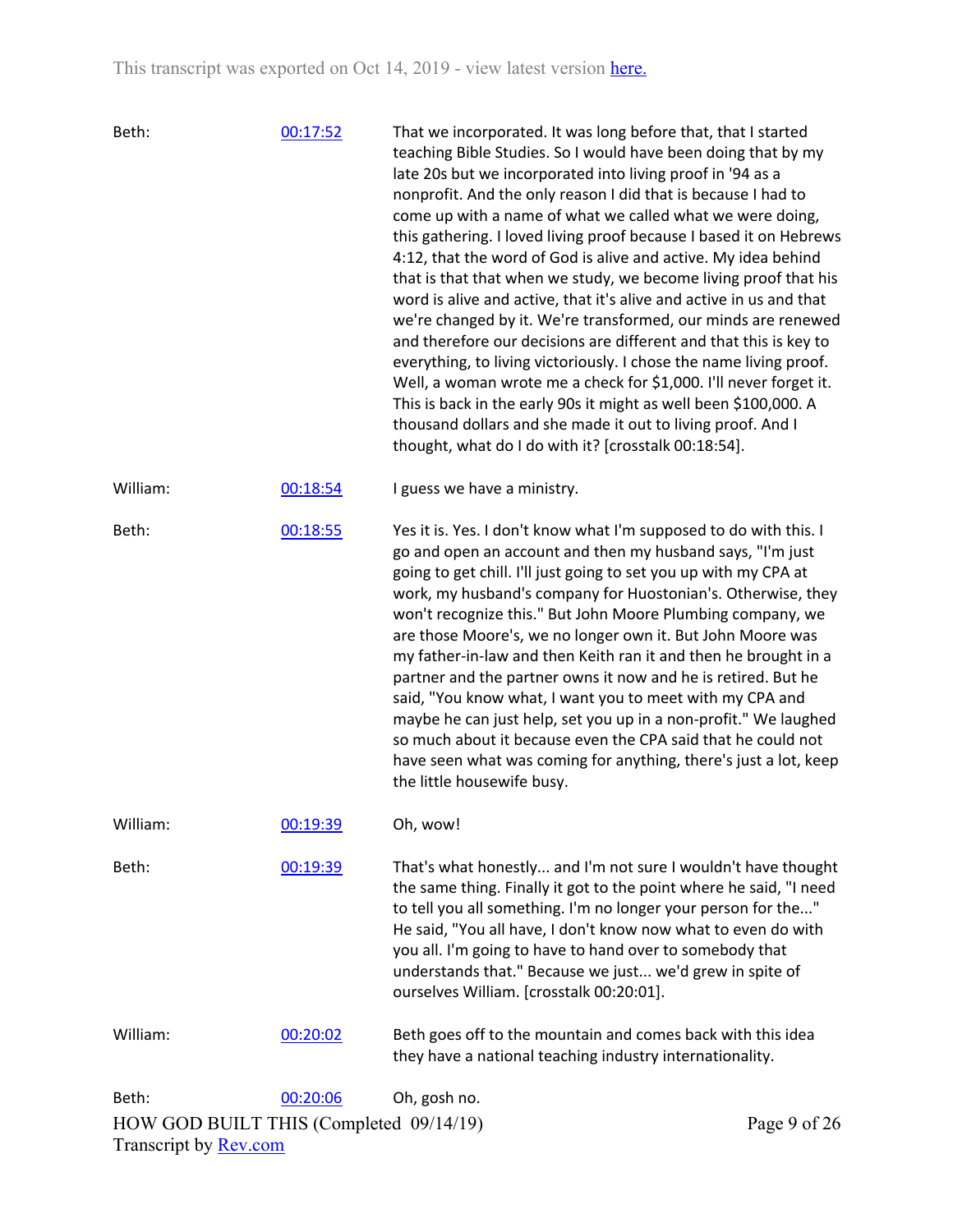| William: | 00:20:08 | What did you think was when you started, what was the<br>thought, well maybe this will stay afloat. Where was your field<br>of vision in that first year that you incorporated?                                                                                                                                                                                                                                                                                                                                                                                                                                                                                                                                                                                                                                                                                                                                                                                                                                                   |
|----------|----------|-----------------------------------------------------------------------------------------------------------------------------------------------------------------------------------------------------------------------------------------------------------------------------------------------------------------------------------------------------------------------------------------------------------------------------------------------------------------------------------------------------------------------------------------------------------------------------------------------------------------------------------------------------------------------------------------------------------------------------------------------------------------------------------------------------------------------------------------------------------------------------------------------------------------------------------------------------------------------------------------------------------------------------------|
| Beth:    | 00:20:19 | I think it was to have a place to stack stuff. I do because my<br>dining table, I've always been a better student than a cook. My<br>dining table, I love to study and I've been asked so many times,<br>do you what does that look like for you? How many people do<br>you have? Well, although Melissa Moore my daughter is a<br>research assistant and we co-write on some of our works<br>together. She still research is a different realm than I do. We still<br>do two different things. She's got a very academic, she's gone<br>that route. She's got three master's. So she goes that route. I<br>still go the traditional route of commentaries, dictionaries and<br>all of that kind of thing because I love that whole process.                                                                                                                                                                                                                                                                                      |
| William: | 00:21:12 | I'm seeing your dining room table.                                                                                                                                                                                                                                                                                                                                                                                                                                                                                                                                                                                                                                                                                                                                                                                                                                                                                                                                                                                                |
| Beth:    | 00:21:13 | Oh, oh, it was terrible. And you know, and my [inaudible<br>00:21:16] I was just a mess and all these papers, I don't know<br>what, what is with me and papers, but it's just paper tyranny<br>everywhere. Then it was my word processor and all of this. So it<br>truly was a place to put stuff. And then it started being, I had a<br>woman that just simply said, "This is how much the body of<br>Christ helps tell you what it wants from you." I say this all the<br>time, William, I hope somebody's going to hear this, that it may<br>help listen carefully to what the body that doesn't mean the<br>body of Christ controls you. But listen carefully, our spiritual<br>gifts are going to be effective. If we're working within our<br>spiritual gifts, they do have effect and it'll be differing degrees<br>because we want to grow in it and therefore get more effective<br>at it. But it has an effect. And so the body will then begin to tell<br>you, I want more of that from you. Because what is it doing? |
| Beth:    | 00:22:07 | It's edifying them. Our gifts are given to us, but they're not for<br>us. Therefore with the body. And so this is what happens. So a<br>woman, an older woman, the kind that would go get her hair<br>done on Friday, you know what I'm saying? Just once a week.                                                                                                                                                                                                                                                                                                                                                                                                                                                                                                                                                                                                                                                                                                                                                                 |
| William: | 00:22:22 | For a long time.                                                                                                                                                                                                                                                                                                                                                                                                                                                                                                                                                                                                                                                                                                                                                                                                                                                                                                                                                                                                                  |
| Beth:    | 00:22:23 | Oh yeah. And she wouldn't be back. She wouldn't go back to the<br>hair dresser the next round. I just want you to picture this whole<br>thing. She just came in one day and she said, "Listen, I'm just<br>going to set up this recorder. Just don't pay any attention to it."<br>But she said, "Someday somebody might want one of these<br>lessons." Well that became a whole cassette tape ministry that                                                                                                                                                                                                                                                                                                                                                                                                                                                                                                                                                                                                                       |
|          |          |                                                                                                                                                                                                                                                                                                                                                                                                                                                                                                                                                                                                                                                                                                                                                                                                                                                                                                                                                                                                                                   |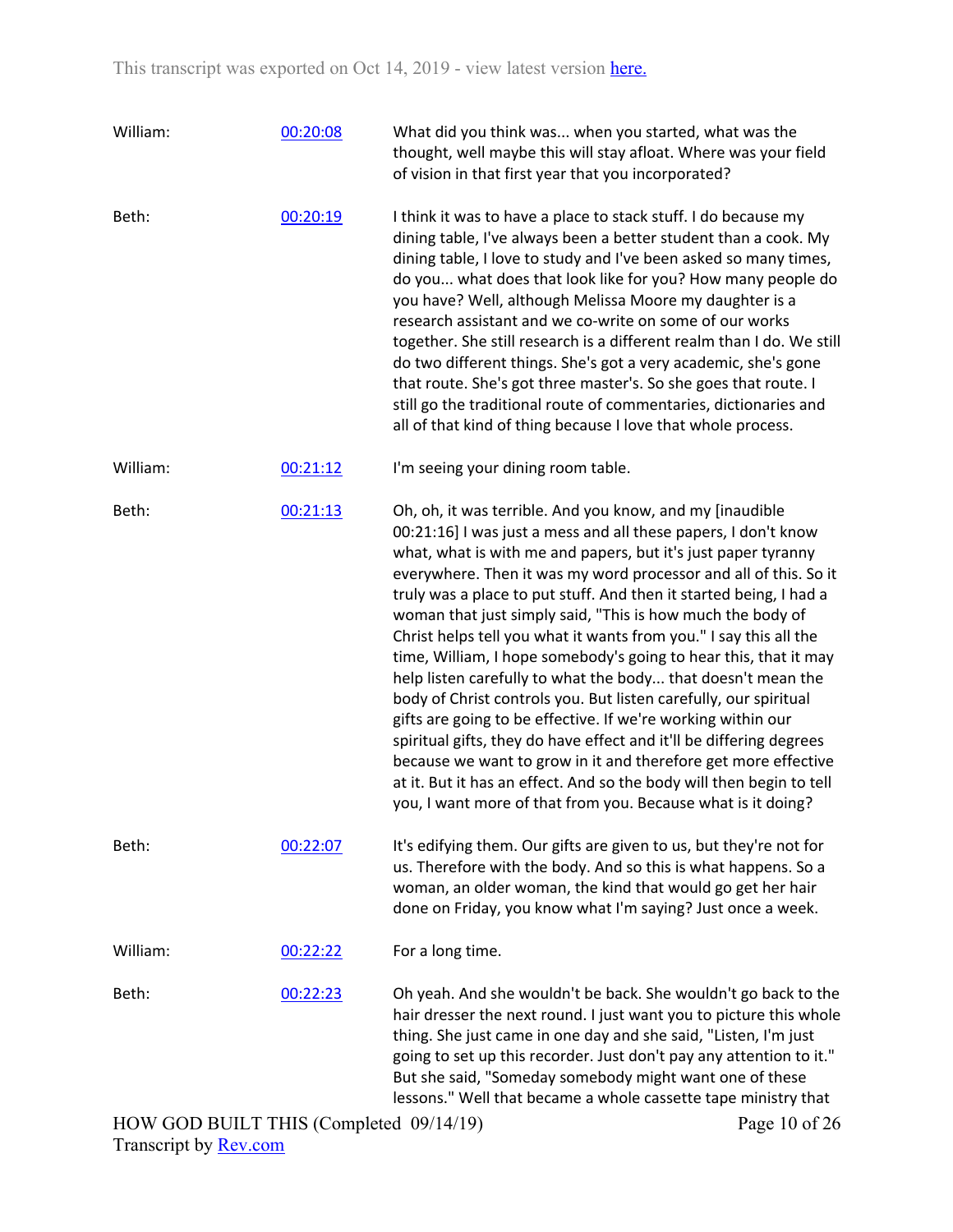funded our entire ministry for years. That then became of course CDs that then became... then of course we went digital, but all of... I didn't chase any of it.

Beth: 00:22:57 I didn't, I'm obsessed with what I actually do, which is I love the scriptures and I loved my thing above all else. I love to see somebody get on their feet in Jesus and I love to see somebody stay on their feet. That drives me at all times at all times. So that preoccupies me constantly. So how in the world all of this works around me. This has happened because God brought together just one at a time. We top out at living proof at about 16. We contract most of what we do so that we can stay small. Like we don't, we just, we didn't do it in house. Say for instance like precept would do with Kay Arthur where they are doing it on the premises? No, that was as was life [inaudible 00:23:45] thing that they did the curriculum and then our little house here in Houston, we max out at that house and we've got lots going right now. So we will probably have hires coming. But still, even then I don't see us getting much bigger than 20 to 25. William: 00:24:00 Well let's walk back for a minute. Because it's you, it's your dining room table and you're looking for a legitimate place to stack things. Sooner or later you've got to hire somebody and you've got to think through payroll and you've got to think through all these things that have very little to do with people standing up and Jesus and continuing to stand up. Beth: 00:24:21 What is the truth? William: 00:24:22 How do you deal... what was that line-Beth: 00:24:24 [inaudible 00:24:24] something didn't see coming. William: 00:24:25 What was that like and how did you deal with it? Beth: 00:24:26 Well, what I did, God has been so faithful to me because from the very beginning, this that I'm about to share with you, the implications it has had long term cannot be emphasized enough. Because what happened was that friends that had the same kind of passion that they're just what?... I just had buddies that were like, "Man, I'll do this with you. I'll come to Bible study, I'll give out. I'll run off handouts. I'll do this or that." So it began with volunteers and the very first person I hired, it was because they had volunteered and listen William when I hired her, if we made 20 cents, she made 10 and I made 10. There was no, and I say this because that particular perspective kept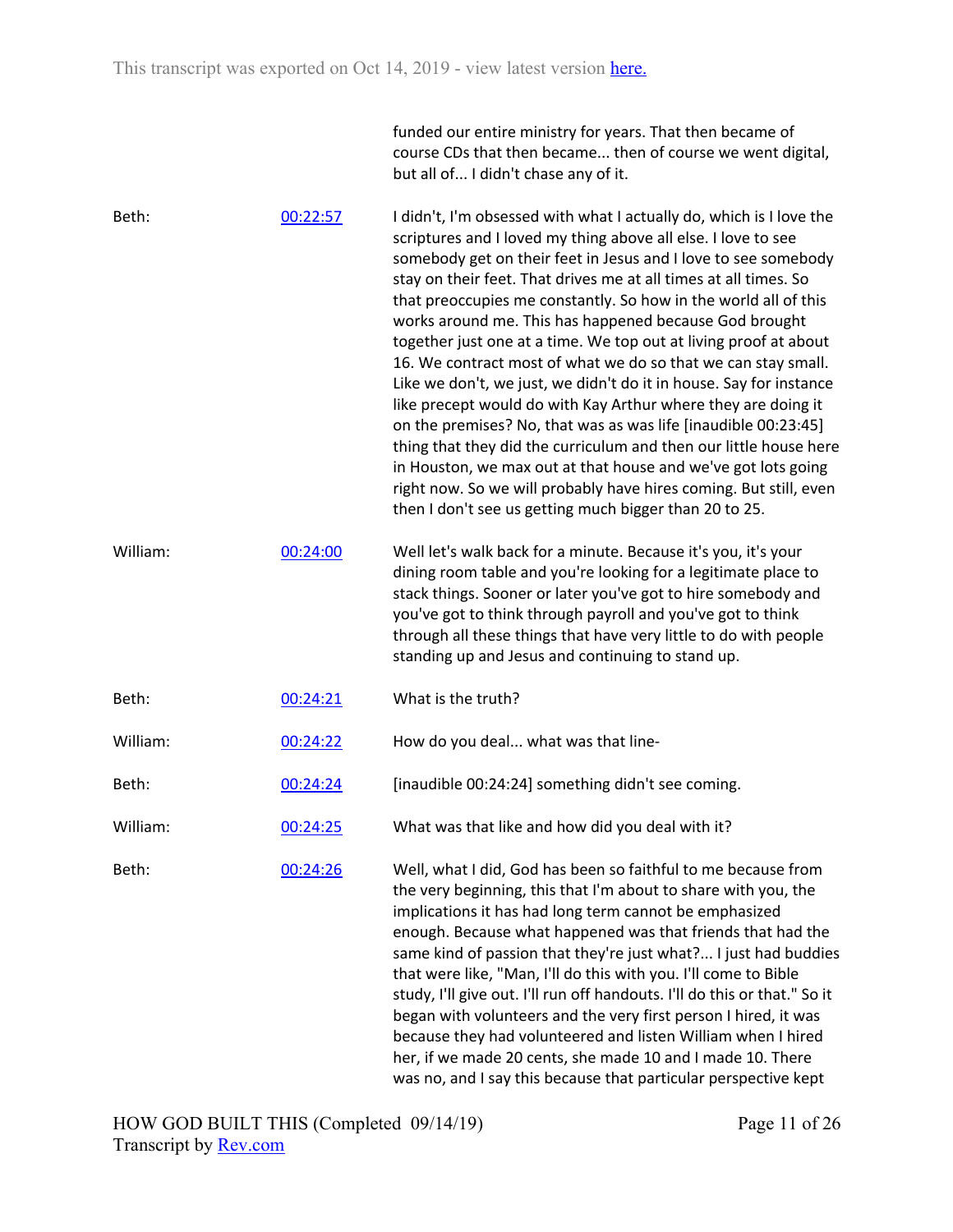us from ever becoming a hierarchy where I somehow got exalted.

Beth: 00:25:43 It has just never been true for us. Because we were all, these for my peers, and yet if I would anticipate you asking me next now, "How did you do that?" Because somebody has to be the boss. But I've had godly enough staff along the way that they understood that kind of leadership. I had been in very much of a leadership role in my teaching. I haven't... I was going to say, a natural kind of authority but I hope, I hope that it's more than that. I hope it is. It's supernatural. But they did not have trouble.

Beth: 00:26:19 It wasn't the kind that they would have resisted. That was not too much of a problem. But what it meant from the very beginning is that there was just a strong sense of everybody here is important and nobody here is going to be isolated and sickeningly exalted. And so even though it's very different, I have very young employees, I have one that hadn't even turned 20 yet, one that's 23 and on up from there. But still it's that same feel. We are all one another's dearest friends that can have its complications. But overall it has worked for us.

William: 00:27:02 Well, I would say it's a supernatural authority and I've watched people that build, I've watched people that God uses to build things. Right? And I've seen a common trend and maybe it's not true for you, but my team will tell me, William, you lead with yes. People call with an opportunity to say, "Oh sure, we can do that. Oh sure we can do that." And then my staff has to clean up the mess that's behind all that. Tell me, is that happening at all? Can you tell us a story of where you kind of said, "Absolutely." Tell me a story.

Beth: 00:27:30 Okay. Now listen. Now listen. We have a quote on the wall that says, "I know that's what she said, but that's not what she meant." This is what because they'll say, someone will say to me, "We would love for you to come speak at our church." And I will say to them, "I would love to because I want to." And so I said, "Please by all means." They'll say, "How do we find out?" Well, here's how you find out. Well, and so they'll say, "Beth said she's coming, she will come to our church." No, no, no. She said she'd love to them. She, the woman does not know her own schedule, so, oh yes. I have a lot of that. I have a lot of that.

Beth: 00:28:11 I also, I am a visionary so I get a lot of things in my head. but if they stay, if they... if I can't shake them off, then ordinarily it'll come to something like a couple of years ago, I just... I've told myself, I want to start opening the ministry. Just find the door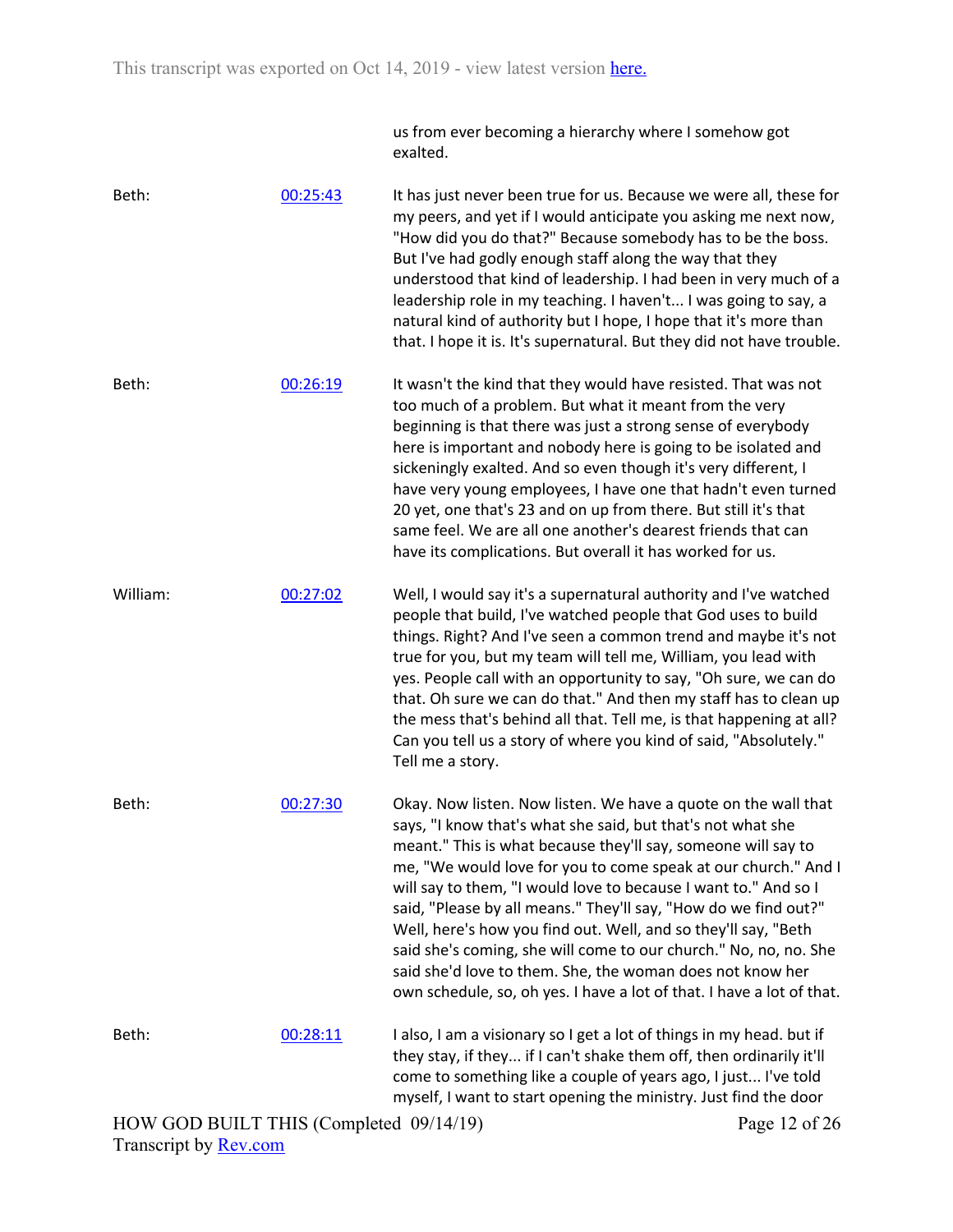|                                         |          | wide open on one day a week for people at the new now or<br>anybody that needs prayer to just come in, just come in and be<br>prayed for. Well, several in my ministry were like, "All right,<br>what are we going to do about security?" If I told you all the<br>issues that I've had, that you would know that they had reasons<br>for asking that question.                                                                                                                                                                                                                                                                                                                 |
|-----------------------------------------|----------|---------------------------------------------------------------------------------------------------------------------------------------------------------------------------------------------------------------------------------------------------------------------------------------------------------------------------------------------------------------------------------------------------------------------------------------------------------------------------------------------------------------------------------------------------------------------------------------------------------------------------------------------------------------------------------|
| William:                                | 00:28:57 | Well if you say, if you're crazy, Jesus can fix it. If you're lost,<br>come home. It tends to draw some people with issues.                                                                                                                                                                                                                                                                                                                                                                                                                                                                                                                                                     |
| Beth:                                   | 00:29:04 | Well, it really does and when you're hated, you know what I'm<br>saying? I have that, that I live a very weird life because there are<br>very few people that seem to feel just neutral about me that<br>either liked me or they hate me.                                                                                                                                                                                                                                                                                                                                                                                                                                       |
| William:                                | 00:29:23 | I can relate.                                                                                                                                                                                                                                                                                                                                                                                                                                                                                                                                                                                                                                                                   |
| Beth:                                   | 00:29:23 | Yes. And so there you are. And so they're just like, "What are we<br>going to do?" And where are we going to be when people have<br>lost their mind walk through anyway. So I tried to, I tried to go<br>with that, but I couldn't lose the thought. And so finally, a<br>couple of years ago, I just said, "We're starting this in January."<br>And we have had the biggest [inaudible 00:29:43] and God has<br>been so faithful to us. But yeah, we do have that factor for sure.<br>We do have it.                                                                                                                                                                           |
| William:                                | 00:29:49 | Have there been times like early on where there are times<br>where you're like, "I don't know if this is going to make it five<br>more years. I don't know."                                                                                                                                                                                                                                                                                                                                                                                                                                                                                                                    |
| Beth:                                   | 00:29:57 | Oh, at least once a week.                                                                                                                                                                                                                                                                                                                                                                                                                                                                                                                                                                                                                                                       |
| William:                                | 00:30:02 | Really?                                                                                                                                                                                                                                                                                                                                                                                                                                                                                                                                                                                                                                                                         |
| Beth:                                   | 00:30:02 | Oh, well I don't necessarily say it to them, but you know, I'll just,<br>yeah, for one thing, visibility is a beast. Let there be no<br>mistaking that. People that are hunting this down and think this<br>would be the life we need to put it in a lower gear. Really give it<br>some thought and I'm going to tell you, you know what, it never<br>has been without its snares throughout church history. But one<br>thing that does make my generation maybe a little bit different<br>than someone really seeking celebrity status in their 20s right<br>now in this very numbers oriented social media world is that as<br>older ones grew up in leadership without that. |
| Beth:                                   | 00:31:12 | And so we were not driven by that and we were, God pounded<br>us out on the anvil. We were gosh I wouldn't, I'm nowhere                                                                                                                                                                                                                                                                                                                                                                                                                                                                                                                                                         |
| HOW GOD BUILT THIS (Completed 09/14/19) |          | Page 13 of 26                                                                                                                                                                                                                                                                                                                                                                                                                                                                                                                                                                                                                                                                   |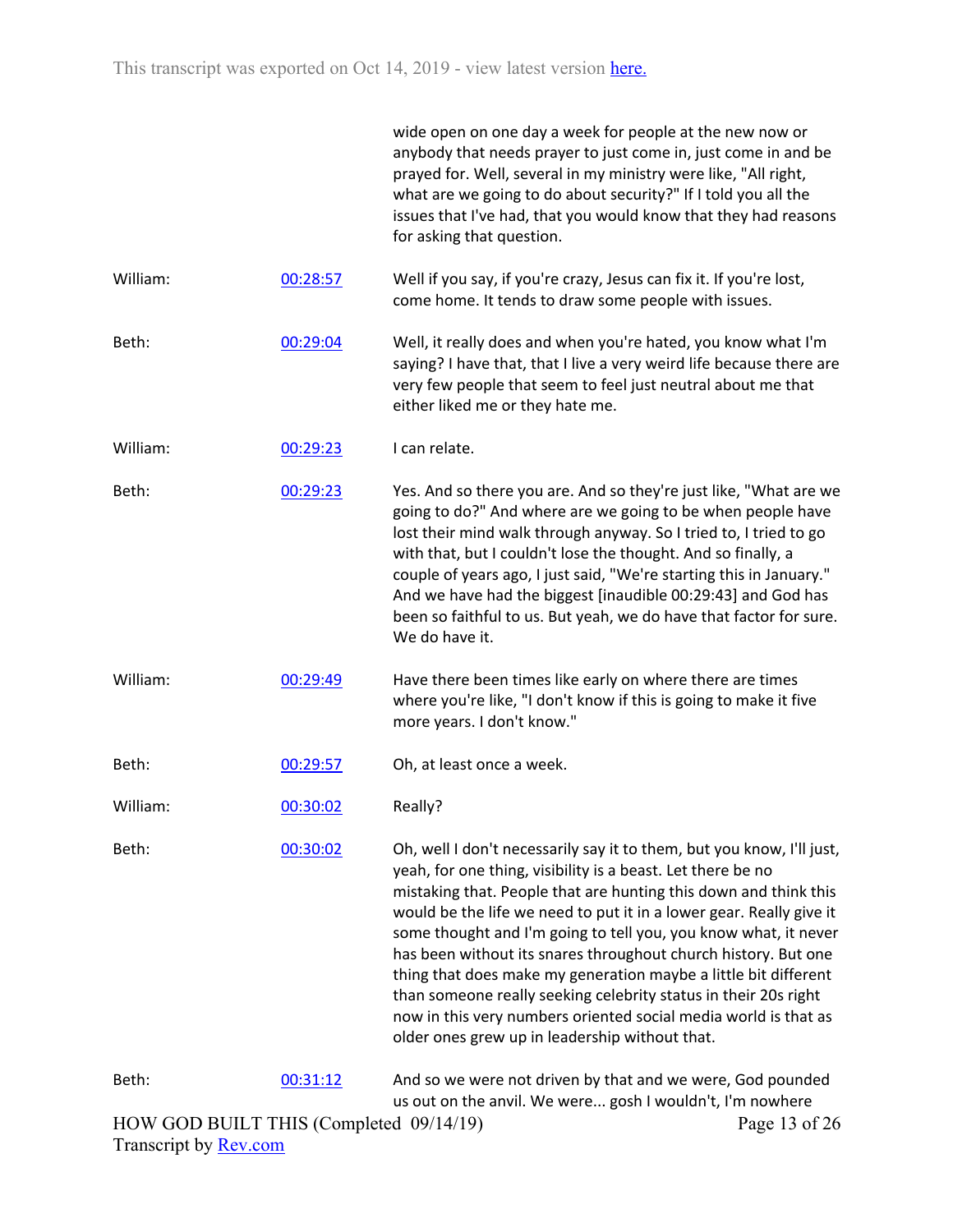|          |          | near in the shape. I need to be in even now. But I have been<br>beaten into shape in leadership for years, for years. If you get<br>out there too far and all of us do it first, we get out further than<br>our character can carry us. But you do that too quickly. And you<br>are going to descend into the abyss and thank God, he can<br>reach down his arm is long, and his mercies are new and his<br>love is deep and he comes for us. But that has been, we sort<br>of my generation did it a different way in that we didn't see it<br>coming. I got to tell you, I have had the chance now to live<br>through this where you kind of this rise and fall and this rise and<br>fall where you see just how fickle popularity is and all that.                                                                                                                                          |
|----------|----------|------------------------------------------------------------------------------------------------------------------------------------------------------------------------------------------------------------------------------------------------------------------------------------------------------------------------------------------------------------------------------------------------------------------------------------------------------------------------------------------------------------------------------------------------------------------------------------------------------------------------------------------------------------------------------------------------------------------------------------------------------------------------------------------------------------------------------------------------------------------------------------------------|
| Beth:    | 00:32:38 | I've known what it's like to walk into an arena of 25,000 people<br>to speak. I've known what it's like to walk in to 50 and be dang<br>glad that they showed up. I have written this whole thing and<br>I'm going to tell you that what has really helped me along the<br>way is that what I love the best is class. I'm a teacher. I'm a<br>teacher. So even when I have an event in an arena, I'm still<br>trying to turn it into a classroom because I'm still going to use<br>the PowerPoint. This are our points, this is what we're still going<br>to flip back and forth. And I constantly beg them, do not make<br>me speak to you in tweetables please, please don't. Please don't<br>make me do that. Please. I just, can we just have a lesson and<br>can we just have a little progressive revelation and work up to<br>the points that I have to impress you every five minutes? |
| Beth:    | 00:33:38 | Because here's the thing, William, this is what all of us know<br>that our communicators, we know how to go in and get a group<br>on their feet.                                                                                                                                                                                                                                                                                                                                                                                                                                                                                                                                                                                                                                                                                                                                               |
| William: | 00:33:47 | Yes.                                                                                                                                                                                                                                                                                                                                                                                                                                                                                                                                                                                                                                                                                                                                                                                                                                                                                           |
| Beth:    | 00:33:47 | We know how to get them to chill. We know every one of us<br>who has been out there any length of time at all. We know how<br>to get a standing ovation. We know how to get noticed and is<br>that what we're going to do or are we going to be faithful to<br>what God has called us to? And Are we just going to just teach?<br>Just do the best we can to communicate the Gospel and the<br>word of God and stay true. There's such a fighting to stay true.<br>It's just, it's vicious. So one of the things that has helped me is<br>that I have not found numbers to be a friend. That all it does is<br>enlarge your problems. I want to be faithful to it so that if that's<br>where God wants me, but I better be where I can then turn<br>around when I run all of them off, which I do about every six<br>months, I run all of them off.                                            |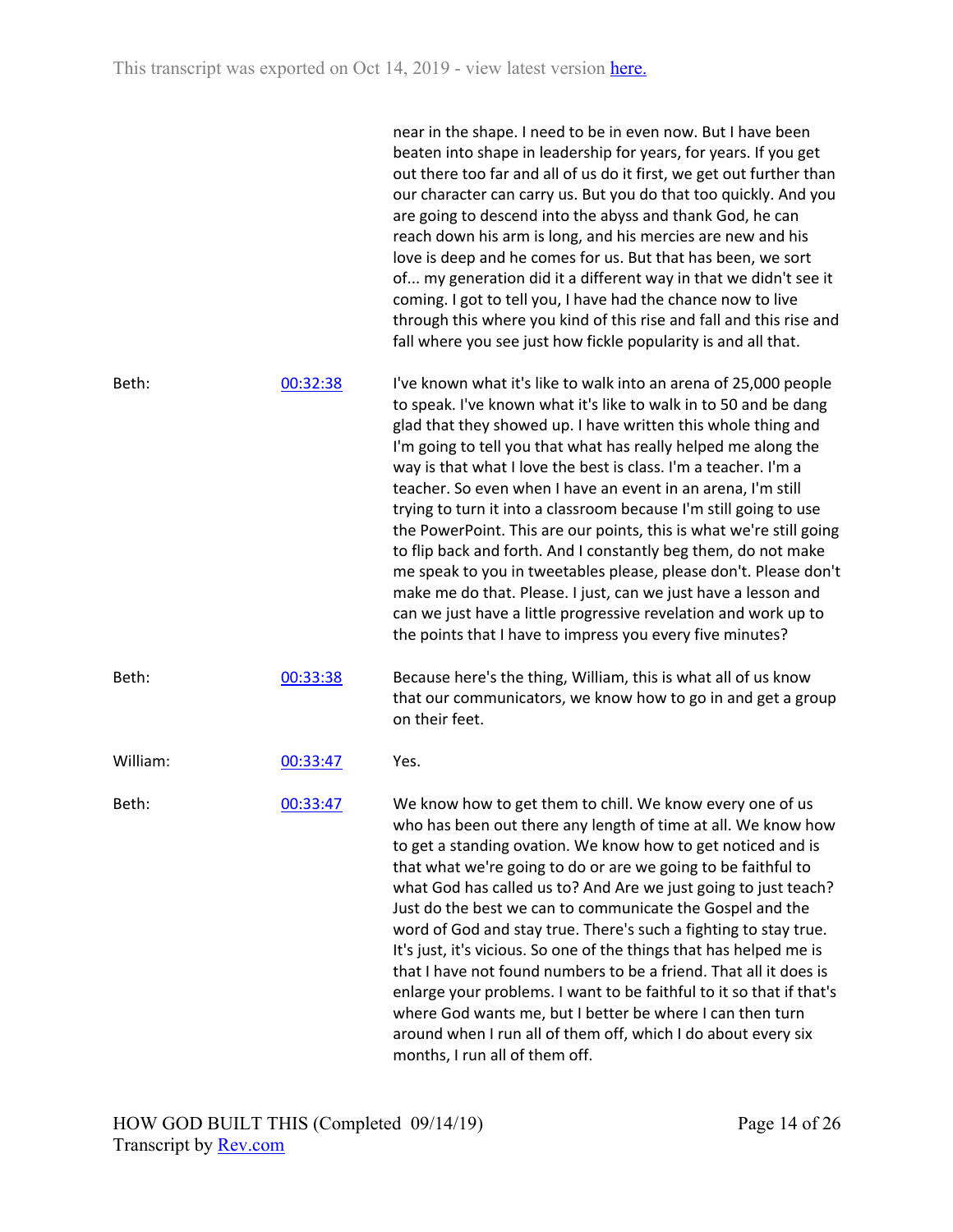| William: | 00:34:50 | In the early days, and maybe it maybe not the early days, I'm<br>guessing there's a time where God provided a ram at the very<br>last minute in the bush where there was, you look back now,<br>the lights would not be on, had God not intervened at that<br>moment or at this moment. [crosstalk 00:35:07]. Does the story<br>come to mind of one of those times?                                                                                                                                                                                                                                                                                                                                                                                                                                                                                                                                                                                                                                                 |
|----------|----------|---------------------------------------------------------------------------------------------------------------------------------------------------------------------------------------------------------------------------------------------------------------------------------------------------------------------------------------------------------------------------------------------------------------------------------------------------------------------------------------------------------------------------------------------------------------------------------------------------------------------------------------------------------------------------------------------------------------------------------------------------------------------------------------------------------------------------------------------------------------------------------------------------------------------------------------------------------------------------------------------------------------------|
| Beth:    | 00:35:10 | [crosstalk 00:35:10] I got to tell a friend the other day that was<br>telling a brother that was just basically telling me that he what<br>I'm going to put in my own words, burn the thing down and for<br>himself. I said to him, "Maybe you're capable of doing that."<br>Most of us are not strong enough because God is determined<br>with his children and he comes back for us and is determined to<br>put us on our feet and restore us and keep us at it. And he<br>already knew it when he called us that we were going to be<br>idiots at times. But there would've been times that I would have<br>just been sure just over controversy that it was over. It was<br>over. Oh, it would've been as recently as three years ago. I'd<br>have told you I had burned the place down. You have to know in<br>your heart if you can live with that. I knew that I'd probably<br>burned it down and I got to be honest with you William. I was<br>good with it. But he's God's faithful, he's hard to run off. |
| William: | 00:36:27 | He is hard runoff. I think people have I don't know, kind of a<br>house thing on view of what it's like to own your own thing or<br>build your own thing or be in charge of your own thing. And I<br>get young business women and men come to me all the time<br>that have started out. When you started out, when did you<br>know you would make it? And I said, "And my answer is ask me<br>in 20 years."                                                                                                                                                                                                                                                                                                                                                                                                                                                                                                                                                                                                         |
| Beth:    | 00:36:47 | Absolutely.                                                                                                                                                                                                                                                                                                                                                                                                                                                                                                                                                                                                                                                                                                                                                                                                                                                                                                                                                                                                         |
| William: | 00:36:48 | I don't know, there's a time, I won't say it out loud, but there's a<br>time on our calendar every year when things slow down, it's<br>every year. And my staff just keeps me away from tall buildings,<br>it didn't matter how long we've been doing this. It's like, this is<br>it. It's over. We're done. Close the shop.                                                                                                                                                                                                                                                                                                                                                                                                                                                                                                                                                                                                                                                                                        |
| Beth:    | 00:37:01 | But do you not think that that is God's mercy?                                                                                                                                                                                                                                                                                                                                                                                                                                                                                                                                                                                                                                                                                                                                                                                                                                                                                                                                                                      |
| William: | 00:37:07 | Yes.                                                                                                                                                                                                                                                                                                                                                                                                                                                                                                                                                                                                                                                                                                                                                                                                                                                                                                                                                                                                                |
| Beth:    | 00:37:08 | Do you not think that he does not set us up in such a way we<br>can never be certain that we've made it. I never, I am Okay. I<br>was 18 when I surrendered. I'm 62 that's a lot of years and I<br>have never ever felt like there was permanence with living                                                                                                                                                                                                                                                                                                                                                                                                                                                                                                                                                                                                                                                                                                                                                       |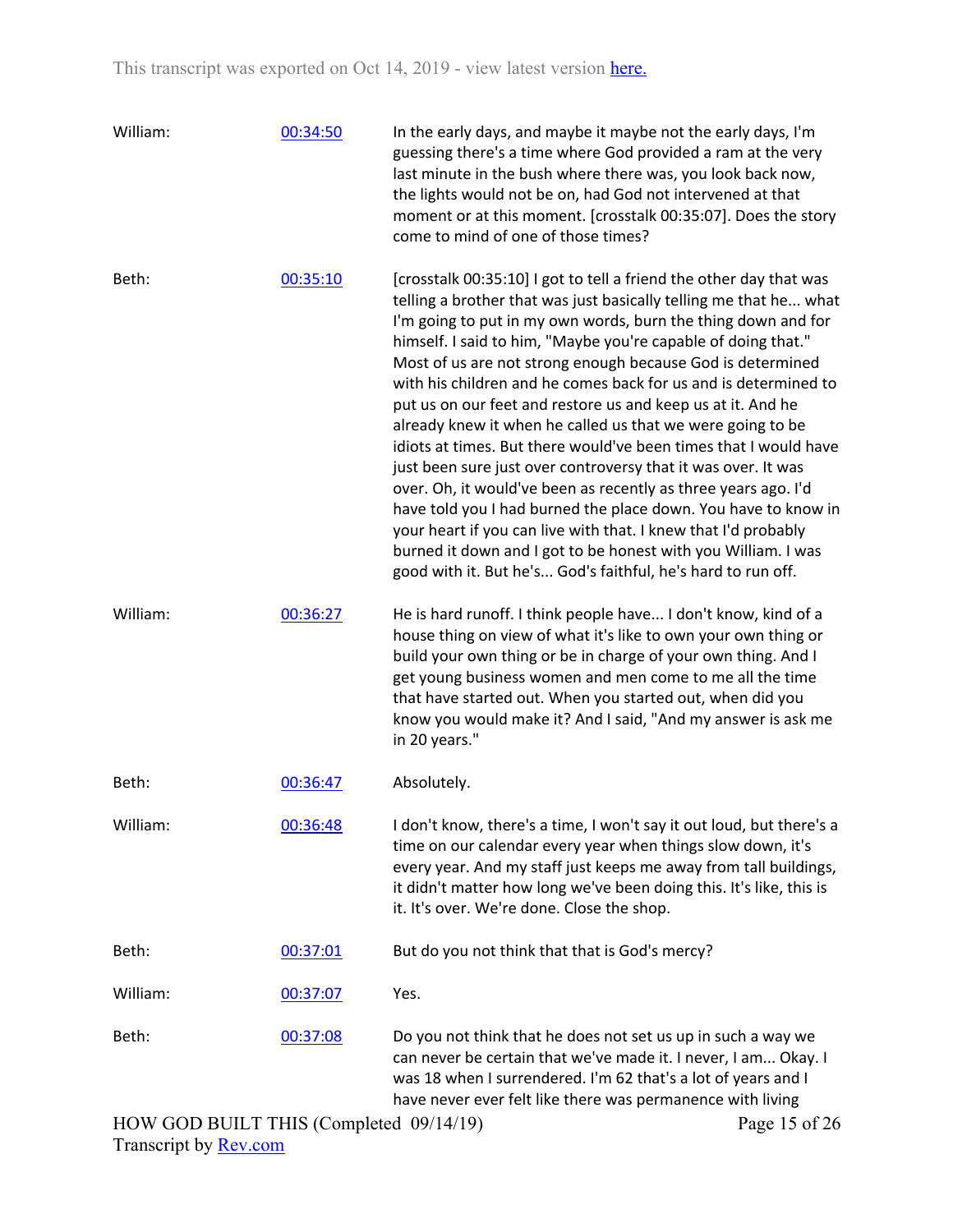|          |          | proof. I've always known, I've always known the dorky luck. I've<br>always known. I've always known that, that could be the last<br>Bible study anybody ever wants. I've always known that. I think<br>that has kept me where I just, it's yours, Lord. It's yours. It's<br>yours to open. It's yours to close. It's yours to expand. It's yours<br>to shrink. It's yours, it's yours. But here is what I do know. The<br>only thing that I am fairly certain of, I'm only going to use that<br>word fairly because I just think I better, let's not get tested on<br>this. I'm in I can hardly say this without wanting to cry. I'm in<br>with Jesus to the death. If I've got presence of mind, living proof<br>may exist or it may not. I may be at a shelter for women in<br>crisis.                                           |
|----------|----------|------------------------------------------------------------------------------------------------------------------------------------------------------------------------------------------------------------------------------------------------------------------------------------------------------------------------------------------------------------------------------------------------------------------------------------------------------------------------------------------------------------------------------------------------------------------------------------------------------------------------------------------------------------------------------------------------------------------------------------------------------------------------------------------------------------------------------------|
| Beth:    | 00:38:25 | I may be unrecognizable, completely off the radar, but God, I<br>fell in love with him early and no one has ever compared to him<br>to date.                                                                                                                                                                                                                                                                                                                                                                                                                                                                                                                                                                                                                                                                                       |
| William: | 00:38:39 | Wow!                                                                                                                                                                                                                                                                                                                                                                                                                                                                                                                                                                                                                                                                                                                                                                                                                               |
| Beth:    | 00:38:41 | And so, Amen. Amen. And that's why you just have people that<br>want to make you quit so bad. Just want, just want you to quit. I<br>just want to say to them yes to them, it's too late. It's too late.                                                                                                                                                                                                                                                                                                                                                                                                                                                                                                                                                                                                                           |
| William: | 00:39:03 | Wow! That is so good. Let me shift gears to a little lighter story.<br>Okay. I'm going to get candid and transparent. Beth's heard this<br>story, but it's been a hundred years ago, 10 years probably. We<br>were at a conference in Atlanta called Catalyst and you and I've<br>never met at the time. I used to run, I think it was Wednesday,<br>Thursday, Friday, and so it end on Friday. There were three of us<br>at 'the company at the time' whatever it means when they're<br>three people. I think one of us was a CEO and one was a CFO<br>and what, which is handout titles. We would host the green<br>room because that's where all the speakers were and the<br>speakers were clients. I'd talk to everybody. I'd go to bed horse<br>and wake up tired and just work my tail off and things ran a<br>little long. |
| William: | 00:39:55 | We got down to that Atlanta airport, which is so easy to get to<br>from the Ganette Center. It's only like a 17 hour drive. It feels<br>like the guy down there and got lucky and got an upgrade<br>because they fly a lot. I thought, Adrian's picking me up from<br>the airport. It's Friday afternoon. I've worked like a dog, I'm<br>going to get a beer. This is going to be great. And then Beth<br>Moore sat down across the aisle from me and I'm like, "Kid<br>[inaudible 00:40:22]." So I had a diet coke, and it was awesome.                                                                                                                                                                                                                                                                                           |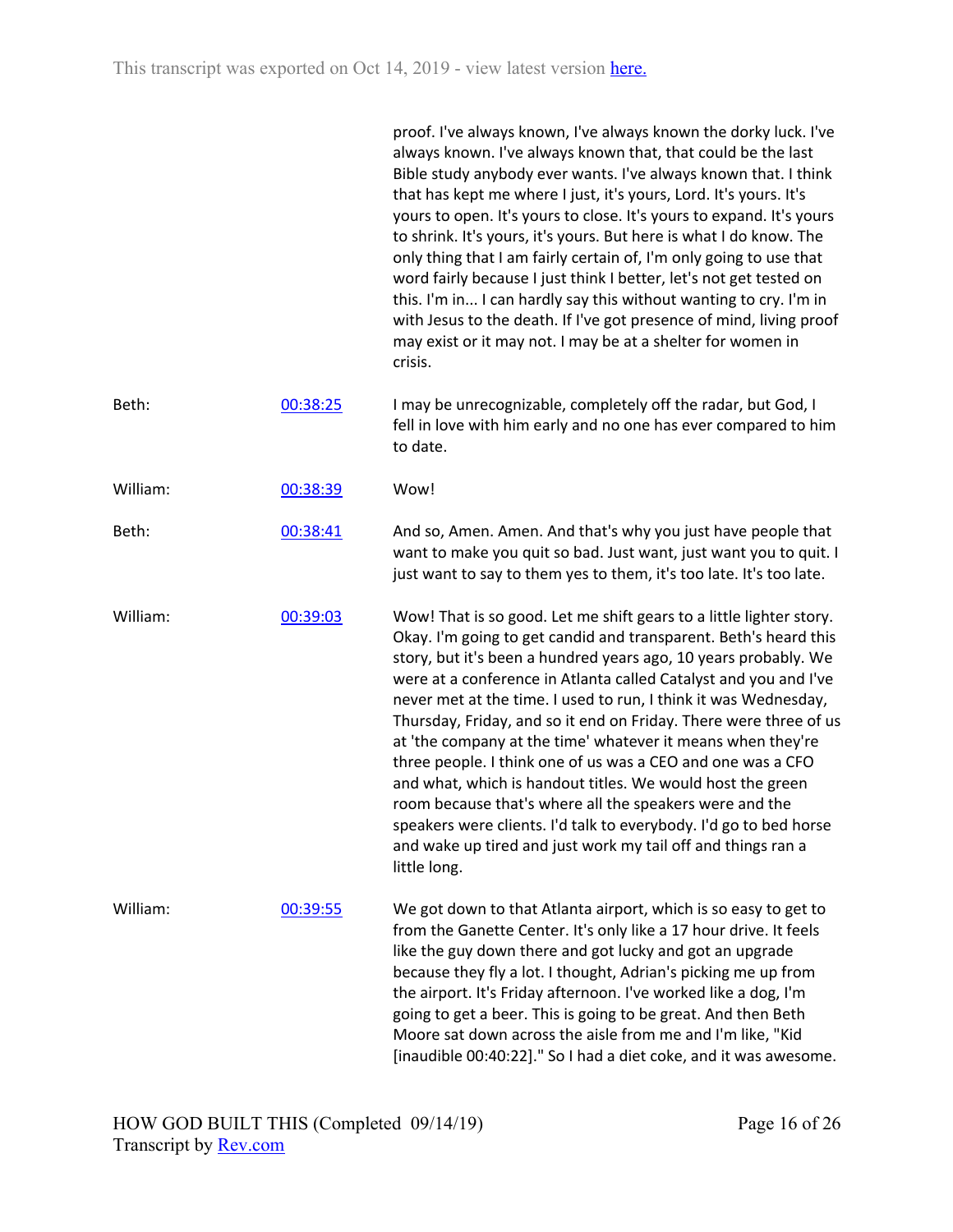| Beth:    | 00:40:25 | You had to say it was. Well, I tell you, the reason why that story<br>killed me is because I do not think people quite know that I have<br>not had the luxury of a very naive love. I have got the most<br>colorful extended family. You can imagine if you can-                                                                                                                                                                                                                                                                       |
|----------|----------|----------------------------------------------------------------------------------------------------------------------------------------------------------------------------------------------------------------------------------------------------------------------------------------------------------------------------------------------------------------------------------------------------------------------------------------------------------------------------------------------------------------------------------------|
| William: | 00:40:46 | That's a big statement. I'm from western North Carolina.                                                                                                                                                                                                                                                                                                                                                                                                                                                                               |
| Beth:    | 00:40:48 | I'm telling you. I'm telling you it's the truth. So I do not have a<br>lot of that in me. Plus I have had a lot of you live along that<br>the longer you live, the more you have that judgemental side of<br>you beat the snot out of.                                                                                                                                                                                                                                                                                                 |
| William: | 00:41:02 | Oh, my gosh. Yes.                                                                                                                                                                                                                                                                                                                                                                                                                                                                                                                      |
| Beth:    | 00:41:03 | And so, you know what I'm saying to you. But I'm going to tell<br>you my thing. I have not done it in years and years and years<br>and never did do it as I have it. But to this day after a lot of<br>stress, I do wish I had a good cigarette. It's not so much the beer<br>that I'm going to think, but I think to myself, I just, I'll tell you<br>one, just one. I just would take just one right now. You know,<br>my mother smoked and it just seemed like she just was so cool<br>about it and I thought [inaudible 00:41:29]. |
| William: | 00:41:29 | Listen, I grew up North Carolina. I was before I knew, oh<br>before knew Jesus, two and a half packs a day. I quit. I quit. As<br>it's funny on Ash Wednesday just because why not and was just<br>going to do it for lent and-                                                                                                                                                                                                                                                                                                        |
| Beth:    | 00:41:43 | And ash is in a hole.                                                                                                                                                                                                                                                                                                                                                                                                                                                                                                                  |
| William: | 00:41:45 | Exactly. I lived in this town called Winston Salem where they-                                                                                                                                                                                                                                                                                                                                                                                                                                                                         |
| Beth:    | 00:41:48 | Dear Lord.                                                                                                                                                                                                                                                                                                                                                                                                                                                                                                                             |
| William: | 00:41:49 | where they make a few cigarettes, but now I bring up the<br>flight because I remember and we've talked about it some<br>before the show that Amy had you give a talk about dealing<br>with criticism or something like that. And that was 10 years.                                                                                                                                                                                                                                                                                    |
| Beth:    | 00:42:02 | Yeah. I don't know why I'm laughing about that, but because I<br>was telling you, and maybe there'll be a little bit amused by this,<br>that it is a really, it's real to be the person, the current person in<br>just like say cultural, like social media, cultural Christianity that<br>is most associated with who gets criticized the most. And it's me<br>that, that is a very weird position to be in. Because you're right,<br>that was 10 years ago when I needed that.                                                       |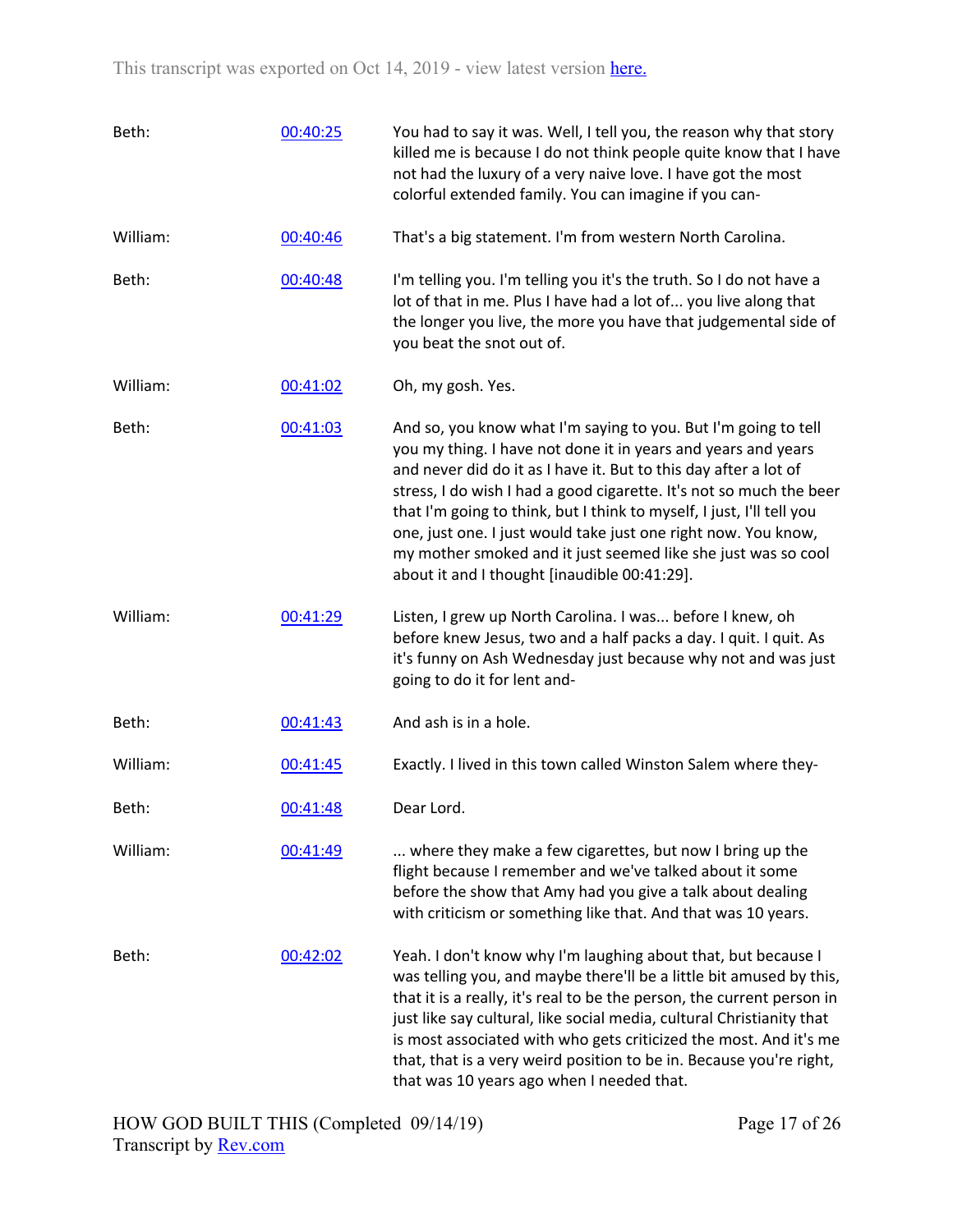| William: | 00:42:32 | Well, what have you learned since then? What would you how<br>would you give the talk now? I mean you've kind of, I remember<br>you remember the old cartoon, the far side.                                                                                                                                                                                                                                                                                                                                                                                                                                                                                                                                                                           |
|----------|----------|-------------------------------------------------------------------------------------------------------------------------------------------------------------------------------------------------------------------------------------------------------------------------------------------------------------------------------------------------------------------------------------------------------------------------------------------------------------------------------------------------------------------------------------------------------------------------------------------------------------------------------------------------------------------------------------------------------------------------------------------------------|
| Beth:    | 00:42:42 | Yeah.                                                                                                                                                                                                                                                                                                                                                                                                                                                                                                                                                                                                                                                                                                                                                 |
| William: | 00:42:42 | And there's one where these two deer were standing in the<br>woods in there and they're drinking their morning coffee and<br>one looks at the other one. The other one's got this big red<br>circles on his belly. He says, "That's just a real [crosstalk<br>00:42:52].                                                                                                                                                                                                                                                                                                                                                                                                                                                                              |
| Beth:    | 00:42:54 | Yes. Yes. I have laughed with both of my daughters. I've got the<br>funniest daughters in the world. They're both young adults in<br>their 30s and I'll say to them and they always know what I<br>mean. I was such a sweet child and then we're all just die of life,<br>because how in the world all of this happened? I don't know.<br>But I will tell you this because I'd still feel the same way. We<br>better be true. We better be true. What I mean by that is it is<br>really easy out there and a social platform world to just jump on<br>a bandwagon of issues and just say something cool. But the<br>thing about it is when you get tackled for it, it better have been<br>true. And those things I don't like what I've been through. |
| Beth:    | 00:43:46 | It got to the point and even recently where I would call it,<br>nothing less than pure harassment. If we can come to that point<br>where it's pure harassment that can come to you. I especially do<br>not like the effect it has had on my family, but of the things that<br>I have probably been hit for the most. Yeah. Those are things,<br>those are convictions I'd still stand with.                                                                                                                                                                                                                                                                                                                                                           |
| William: | 00:44:16 | So it better be true.                                                                                                                                                                                                                                                                                                                                                                                                                                                                                                                                                                                                                                                                                                                                 |
| Beth:    | 00:44:18 | It better be true. I'm just going to tell you that what I got to be<br>able to do is lay my head on my pillow and shut my eyes in<br>peace and know that I have stood for what I believed with all of<br>my heart was right. And I don't know. I feel a responsibility. I<br>feel like any of us that find ourselves being listened to in times<br>of crisis, when we look out in the public sphere and Christianity<br>does not vaguely resemble Christ. I don't know how to be silent.<br>I can't think of a lot of it. I would not do all over again. So, no,<br>it's not fun.                                                                                                                                                                     |
| William: | 00:45:26 | Good for you.                                                                                                                                                                                                                                                                                                                                                                                                                                                                                                                                                                                                                                                                                                                                         |
| Beth:    | 00:45:26 | It's not fun.                                                                                                                                                                                                                                                                                                                                                                                                                                                                                                                                                                                                                                                                                                                                         |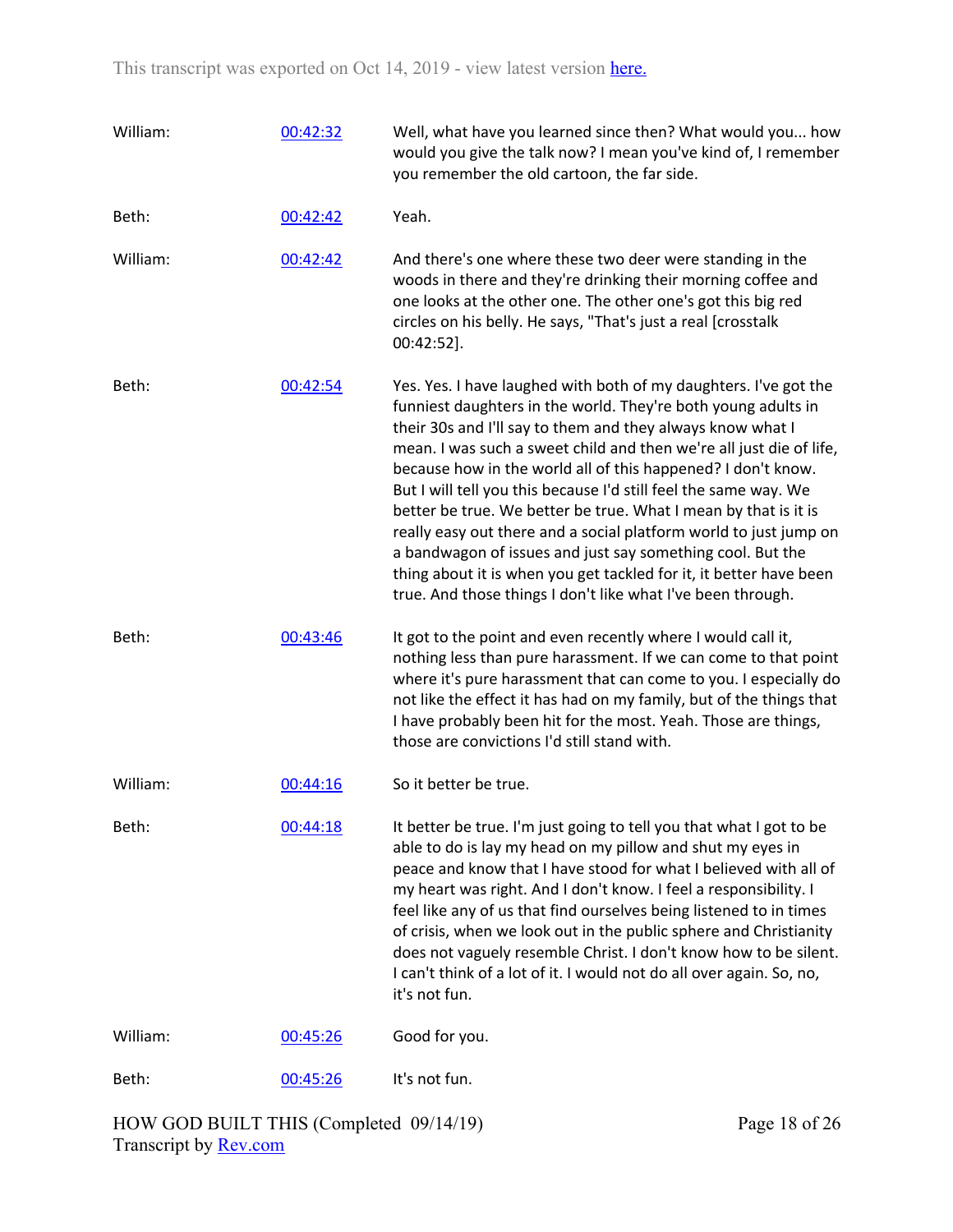| William: | 00:45:27 | Good for you.                                                                                                                                                                                                                                                                                                                                                                                                                                                                                                                                   |
|----------|----------|-------------------------------------------------------------------------------------------------------------------------------------------------------------------------------------------------------------------------------------------------------------------------------------------------------------------------------------------------------------------------------------------------------------------------------------------------------------------------------------------------------------------------------------------------|
| Beth:    | 00:45:29 | But it's part of it. And you know, here's how I feel about it. I'm<br>old. And by that I mean what are they going to do? Come get<br>the ministry, you know what I'm saying?                                                                                                                                                                                                                                                                                                                                                                    |
| William: | 00:45:44 | Yeah.                                                                                                                                                                                                                                                                                                                                                                                                                                                                                                                                           |
| Beth:    | 00:45:44 | If it close the doors today, we've ministered for 35 years. They<br>can't take Jesus from you.                                                                                                                                                                                                                                                                                                                                                                                                                                                  |
| William: | 00:45:51 | No, that's good.                                                                                                                                                                                                                                                                                                                                                                                                                                                                                                                                |
| Beth:    | 00:45:53 | I'll find some place. I love to serve the local church. What are<br>they going to take from me?                                                                                                                                                                                                                                                                                                                                                                                                                                                 |
| William: | 00:45:59 | And you'd probably love to come to my church.                                                                                                                                                                                                                                                                                                                                                                                                                                                                                                   |
| Beth:    | 00:46:03 | Absolutely. Absolutely. So I don't know. I don't know. I just,<br>some things some things are just worth it.                                                                                                                                                                                                                                                                                                                                                                                                                                    |
| William: | 00:46:10 | Well, I'm putting you on the spot here, but what's coming to<br>mind is for those of you listening, the bulk of what we do as a<br>company is churches and ministries and Christian schools and<br>such call us for their key staff. So we work with a lot of<br>churches, helping them find their pastor and pastors will call us<br>saying I think it might be time for a change. I just sense God<br>moving. My season's coming to a close and then I'll say to them,<br>"It's Monday. Don't call me on Monday. Call me back on<br>Tuesday." |
| Beth:    | 00:46:40 | Oh, absolutely.                                                                                                                                                                                                                                                                                                                                                                                                                                                                                                                                 |
| William: | 00:46:40 | Being pastors, people who are pastors don't get it, but like<br>Monday is when you are ready to quit.                                                                                                                                                                                                                                                                                                                                                                                                                                           |
| Beth:    | 00:46:45 | Exactly.                                                                                                                                                                                                                                                                                                                                                                                                                                                                                                                                        |
| William: | 00:46:46 | For the women and men sitting out there right now and it feels<br>like Monday, what have you learned about dealing with critics<br>that you might pass on to them as a word of encouragement?                                                                                                                                                                                                                                                                                                                                                   |
| Beth:    | 00:46:57 | I think that we'd better know, especially if you're out in the<br>social media world, which many of us are, whether it is one part<br>of it or whether it's Facebook or whether it's Twitter or<br>Instagram. I grin when I say Instagram because thank goodness                                                                                                                                                                                                                                                                                |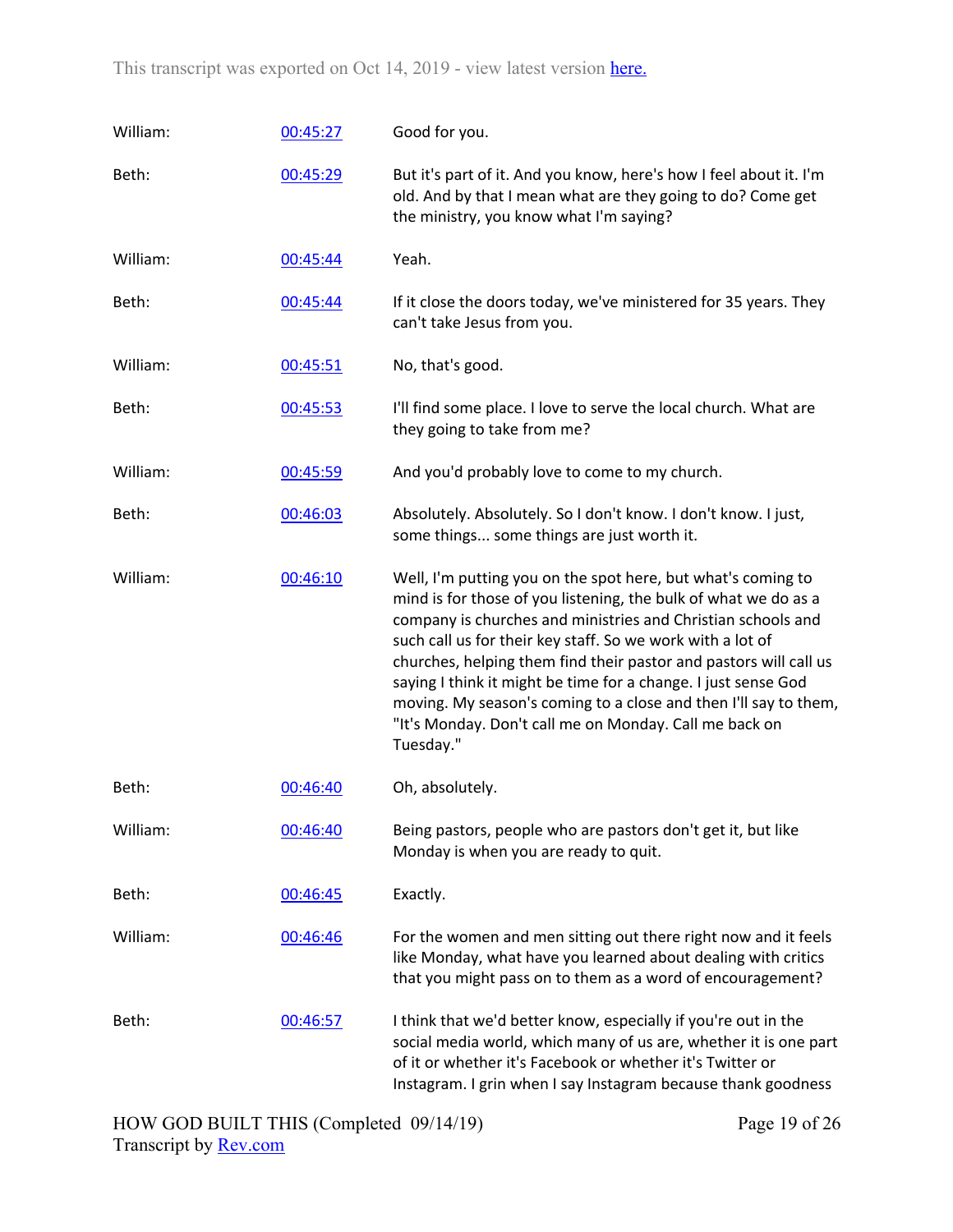it's still a little bit naive. It hasn't really taken on that flavor yet and I'm good with that. In the beginning it was the reason why I was resistant to it is because I was all like, "That's not even the real world." But now I'm all like, "Oh let's get [inaudible 00:47:28]. You know I've got [inaudible 00:47:30] affection for it. And this last year, in fact somebody was smart, I think he [inaudible 00:47:33] to me recently and I want to tell him you know what, this is not Twitter. You go back to Twitter and I'll deal with you there but don't you mess with my Instagram page.

Beth: 00:47:40 But one of the things that I would say like here recently I took a whole month off and I would say that I would say be very, very careful with your soul. I got a word given to me about a year ago that I thought was so important and I passed it on. In fact, I'm going to tell you this story because I've not told it to his soul and I think this is a really good time to tell it. So I want to circle out how, I hope I don't forget where I'm going with who I share this with. But I got a word from somebody that knew I was really under a lot of criticism and they said, "Be careful Beth, over your soul because it has gotten an erosive effect and it cumulates and so be careful, be careful, be watchful." And it was such a good word. Such a good word.

Beth: 00:48:33 I've passed that on before, and I want to say that to anybody be careful. You don't just have to make yourself vulnerable for everyone to hit. You do get to say occasionally, you know what? I'm going to pull back from that some. I also think William, that we come to a day with such easy access. You may not agree with what I'm about to say, but I finally began to tell my staff a couple of years ago, actually you don't have to answer every email. If it is so ugly and so disrespectful that and you know it's not... there's going to be no reasonable conversation whatsoever. You know what, let me introduce you to a wonderful feature called delete.

Beth: 00:49:16 And so I don't know how you feel about that, but I do feel, I think there's a time to draw a boundary. But I want to tell you quickly a story because maybe a number of listeners, they may or may not, you can decide whether to keep this or not. But there was a well known author, speaker, teacher, by the name of Rachel held Evans that some months ago, tragically died of complications, a seizure, complications from the flu, very just shockingly, shockingly. And Rachel and I had been on opposite sides of many issues.

HOW GOD BUILT THIS (Completed 09/14/19) Transcript by **Rev.com** William: 00:49:58 She was an excellent debater.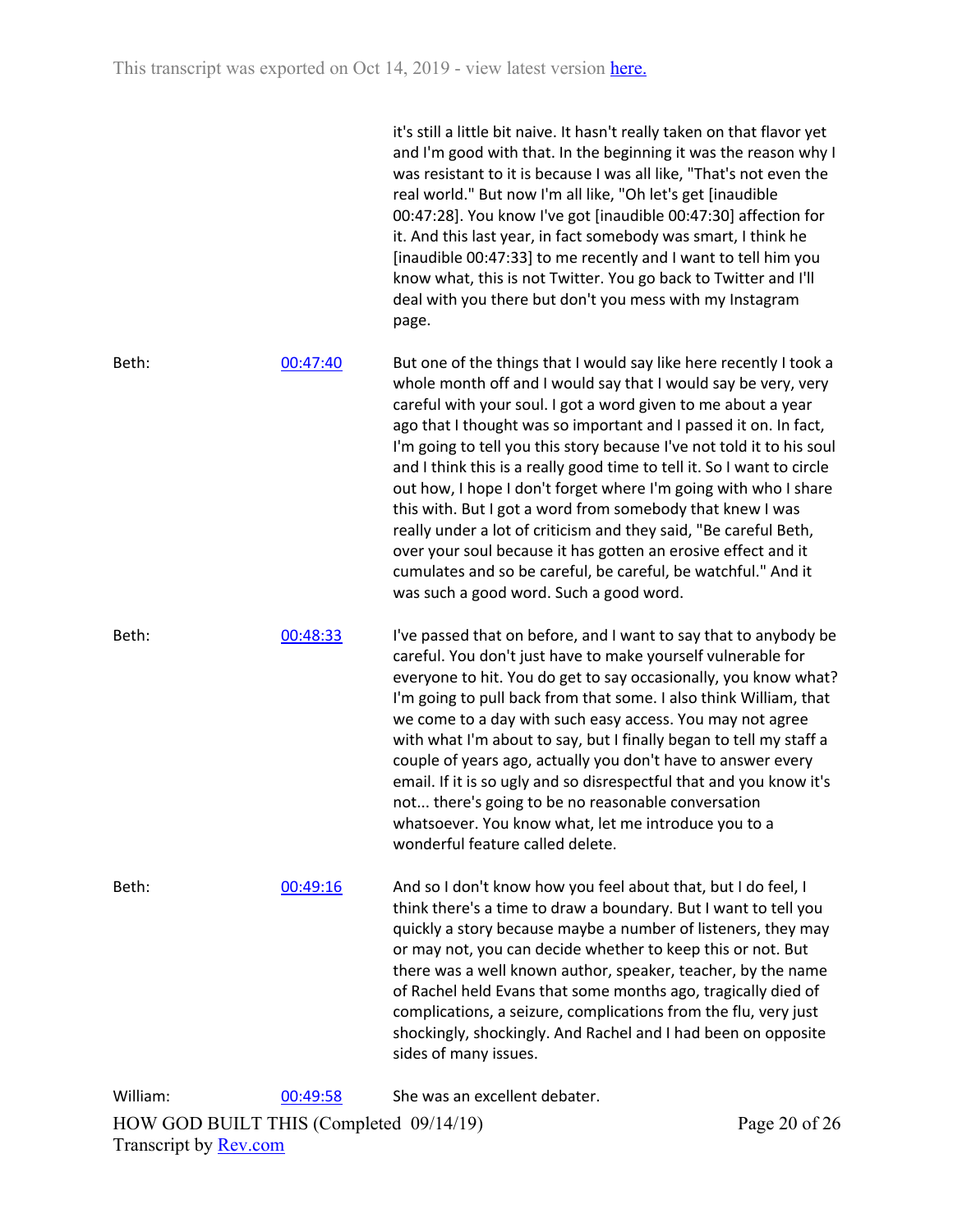| Beth:    | 00:49:59 | She really was. I mean, she was a formidable foe and I miss the<br>heck out of her. She and I had been round and round on some<br>things and at that point that that word was shared with me. I<br>was getting hit at the same time she was and we were getting<br>hit by one another's people. This is a weird little factor here,<br>William, but I'll share it with you. I don't like to see people that<br>agree with me go viciously after people that don't. I don't, it's<br>not my way. I sort of want to say from time to time, you know<br>what, since you're doing it on my behalf, you need to know it's<br>not my way. It's just not my way. But anyway, we can't control<br>that. But so it was a free for all.                              |
|----------|----------|------------------------------------------------------------------------------------------------------------------------------------------------------------------------------------------------------------------------------------------------------------------------------------------------------------------------------------------------------------------------------------------------------------------------------------------------------------------------------------------------------------------------------------------------------------------------------------------------------------------------------------------------------------------------------------------------------------------------------------------------------------|
| Beth:    | 00:50:56 | I had to follow her in order to DM her to direct message her.<br>And all I had ever known of Rachel was what was always<br>retweeted or somehow responded to whether it hit the<br>controversy, whatever it might've been. And I didn't dislike her.<br>We just were on opposite sides of some, some issues. I followed<br>her to direct messenger her and I said, "Listen, somebody just<br>gave me a word to really watch over the erosive effects of this."<br>I said, "Rachel, no woman I know in, in this." Because there's<br>popular realm of Christianity on social media, gets hit like you<br>and me. And I said, "Rachel, watch for your soul." I said, "I just<br>want you to know I care about you." Well it sort of opened the<br>back door. |
| Beth:    | 00:51:54 | Well, the odd part about it was that because I'd followed her, I<br>didn't know what to do then. I didn't know how to unfollow her.<br>I thought, well that's so rude. How do I now I just followed her.<br>So what? How do I unfollow? Well then I saw a person not just<br>aside, I saw mommy and I would pray for her. I had prayed for<br>her the year before. It's the reason why when she got that flu, I<br>raised my eyebrows and thought she just had the flu. And<br>because I I'd followed her and I say that, and my heart is tender<br>as I say this to you because we are real people out there and we<br>bruise when we're hit and we bleed when we're cut. And we're<br>not just issues and opinions and sides and votes.                  |
| Beth:    | 00:52:44 | Republicans and Democrats in independence. We are human<br>beings with vulnerabilities. And it was one important lesson for<br>me. Let me tell you that I sobbed on my face when that young<br>woman died and I was so glad that God had caused me to know<br>her behind the typical controversies.                                                                                                                                                                                                                                                                                                                                                                                                                                                        |
| William: | 00:53:14 | Wow!                                                                                                                                                                                                                                                                                                                                                                                                                                                                                                                                                                                                                                                                                                                                                       |
| Beth:    | 00:53:14 | Yeah.                                                                                                                                                                                                                                                                                                                                                                                                                                                                                                                                                                                                                                                                                                                                                      |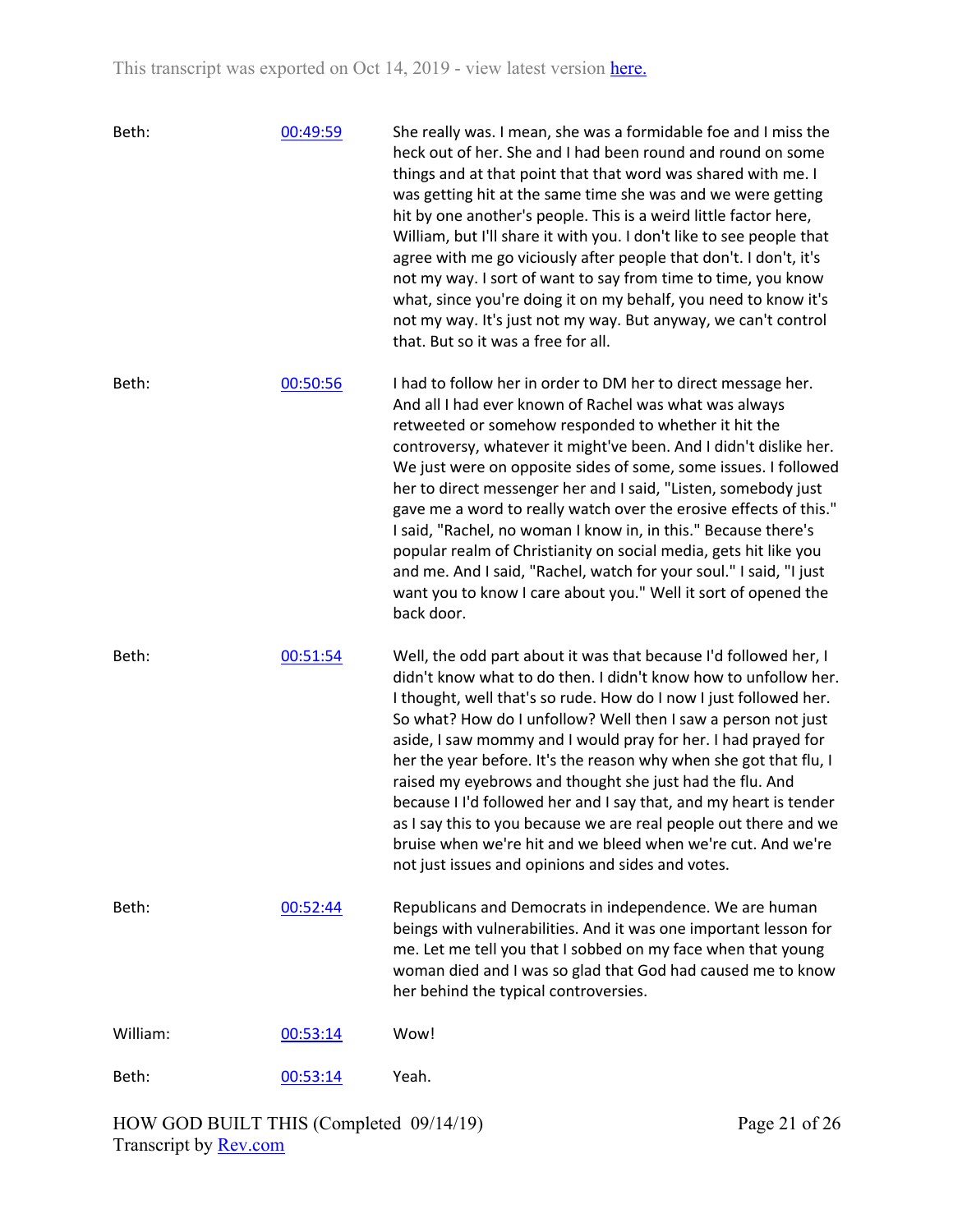| William: | 00:53:16 | That's such a good story. Thank you.                                                                                                                                                                                                                                                                                                                                                                                                                                                                                                                                                                                                                                                                                                                                                                                        |
|----------|----------|-----------------------------------------------------------------------------------------------------------------------------------------------------------------------------------------------------------------------------------------------------------------------------------------------------------------------------------------------------------------------------------------------------------------------------------------------------------------------------------------------------------------------------------------------------------------------------------------------------------------------------------------------------------------------------------------------------------------------------------------------------------------------------------------------------------------------------|
| Beth:    | 00:53:19 | My pleasure.                                                                                                                                                                                                                                                                                                                                                                                                                                                                                                                                                                                                                                                                                                                                                                                                                |
| William: | 00:53:22 | Well, I've, I've not been very respectful of your time, but I would<br>love to ask you just two more questions. One that I spend my<br>day thinking about and we deal with all these ministries that<br>have founders or like a founder and what are we going to do<br>now that we're ending the rounded third base and headed<br>toward home and how are we going to plan for that? Have you<br>all had to think about that? I mean, what do you do with that?                                                                                                                                                                                                                                                                                                                                                             |
| Beth:    | 00:53:48 | Yes. I certainly have. I give a lot of thought to it because I'm in a<br>little different situation in that I'm not pastoring a church. This is<br>when I'll pause and let everybody yell. Amen. Really teasing a<br>little bit there, William. That is one of the controversies is the<br>fear that I'm going to take over someone's pulpit. And let me<br>just tell you, it's not going to happen. But, I'm just at a different<br>situation because it's a singular ministry that has been founded<br>on this author's teachings and materials. And so what role do<br>you do with that? So I had a game plan of exactly how it would<br>go, how and we still do, we still basically do. And even what<br>would happen if I passed away before we had caused it, but I<br>am watching God do something strange.          |
| Beth:    | 00:54:46 | I am really enjoying opening my hands out to him like this and<br>going, do what you want because what he is suddenly doing is<br>bringing me young communicators. This has been ever I've<br>been this singular communicator there at Living Proof. It's not<br>that there weren't some teachers among us, but nobody,<br>nobody wanted in that spotlight. Nobody did. And you know,<br>my daughters did not, that was not their thing. Both of them<br>can write, but they don't want to stand at a microphone and<br>spend a lot of time speaking and stuff. Like it's not their thing.<br>And it really they came in as a support staff at Living Proof.<br>What was the way it was. Well, all of a sudden I've got these<br>young communicators and I mean I likened to it immediate like,<br>well what are you doing? |
| Beth:    | 00:55:44 | What are you doing here? And I'm very much very, I even said<br>on my Instagram, if you're wondering if I'm doing this on<br>purpose, yes I am doing this on purpose.                                                                                                                                                                                                                                                                                                                                                                                                                                                                                                                                                                                                                                                       |
| William: | 00:55:54 | That's good.                                                                                                                                                                                                                                                                                                                                                                                                                                                                                                                                                                                                                                                                                                                                                                                                                |
| Beth:    | 00:55:55 | Because I said this is our responsibility now to put them out in<br>front and to train them and to get them ready and be handing                                                                                                                                                                                                                                                                                                                                                                                                                                                                                                                                                                                                                                                                                            |

Page 22 of 26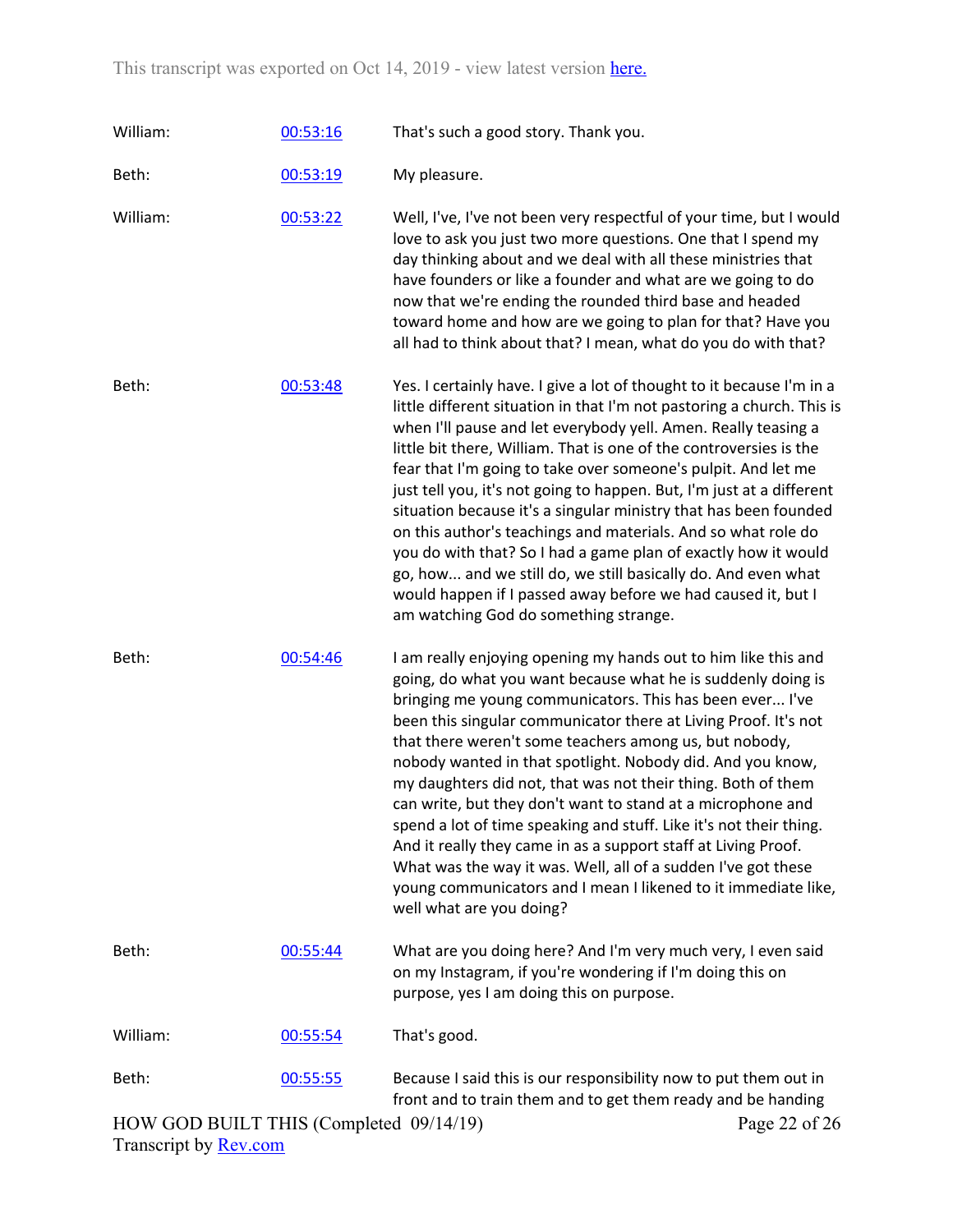|          |          | them these batons. So a lot of my activity over the last couple of<br>years, oh goodness. I guess even one of the last major Bible<br>studies I wrote was on this, cause I wrote on 2nd Timothy that<br>was on Paul and Timothy. It was on very much on raising them<br>up and canning them that baton. So I'm very fixated on it but I<br>am not sure that I will not just someday hand it over to young<br>teachers and I'm I'd be thrilled. So I'm wide open. Whatever<br>he wants. I love that. I got to tell you, I even feel this way on<br>social media.                        |
|----------|----------|----------------------------------------------------------------------------------------------------------------------------------------------------------------------------------------------------------------------------------------------------------------------------------------------------------------------------------------------------------------------------------------------------------------------------------------------------------------------------------------------------------------------------------------------------------------------------------------|
| Beth:    | 00:56:46 | It's the reason why we've lost control of our time is because I<br>like this. I like dialogue better than monologue. I like team<br>better than running solo. I'm very, very close to the teams I<br>work with. Very, very close to my own staff. I'm very close to my<br>Living Proof live team on the road. We are com padres. It's not, I<br>don't stay in a different hotel. I don't eat at a different<br>restaurant. I love that. So I'd love nothing better than to hand it<br>over and go, girls take the thing and see what the Lord, you<br>don't have to do it my same way. |
| Beth:    | 00:57:21 | See what the Lord leads you to do.                                                                                                                                                                                                                                                                                                                                                                                                                                                                                                                                                     |
| William: | 00:57:23 | That's so good.                                                                                                                                                                                                                                                                                                                                                                                                                                                                                                                                                                        |
| Beth:    | 00:57:24 | I wouldn't care if Living Proof became where we turned it in. It's<br>a three storey. Like a three storey house. Like a big house that<br>we made into an office building. I would not care if it became a<br>home for women in crisis. I have a heart for that. I am wide<br>open.                                                                                                                                                                                                                                                                                                    |
| William: | 00:57:46 | That's awesome.                                                                                                                                                                                                                                                                                                                                                                                                                                                                                                                                                                        |
| Beth:    | 00:57:47 | I just want to leave it in the hands of servants.                                                                                                                                                                                                                                                                                                                                                                                                                                                                                                                                      |
| William: | 00:57:51 | That's all here's to begin with.                                                                                                                                                                                                                                                                                                                                                                                                                                                                                                                                                       |
| Beth:    | 00:57:51 | Yeah. Yeah.                                                                                                                                                                                                                                                                                                                                                                                                                                                                                                                                                                            |
| William: | 00:57:53 | That's good.                                                                                                                                                                                                                                                                                                                                                                                                                                                                                                                                                                           |
| Beth:    | 00:57:54 | I don't need it to keep my name on it.                                                                                                                                                                                                                                                                                                                                                                                                                                                                                                                                                 |
| William: | 00:57:59 | Only an idiot names the company with their own last name.                                                                                                                                                                                                                                                                                                                                                                                                                                                                                                                              |
| Beth:    | 00:58:01 | Yeah. That's why I didn't, that's why it says Living Proof.                                                                                                                                                                                                                                                                                                                                                                                                                                                                                                                            |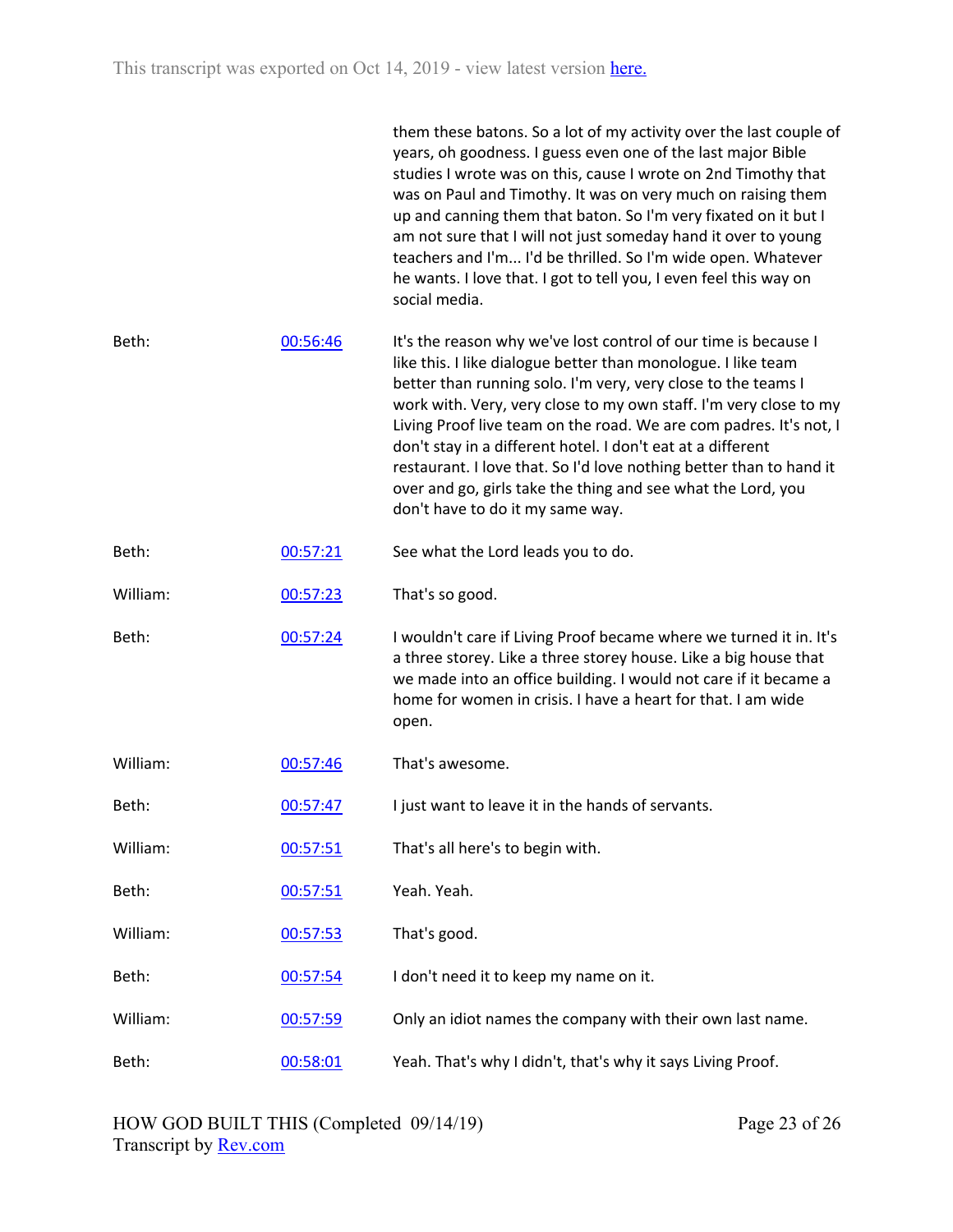| William: | 00:58:04 | I know we tried not to name mine Vanderbloemen.                                                                                                                                                                                                                                                                                                                                                                                                     |
|----------|----------|-----------------------------------------------------------------------------------------------------------------------------------------------------------------------------------------------------------------------------------------------------------------------------------------------------------------------------------------------------------------------------------------------------------------------------------------------------|
| Beth:    | 00:58:06 | It just let me tell you, but see where my story would be<br>different from here. I have such an ugly history. I don't want my<br>[crosstalk 00:58:13] do you you know how many times I've been<br>asked to do a study Bible and my answer is NO.                                                                                                                                                                                                    |
| William: | 00:58:18 | Well my I've got plenty of ugly in my history but we talk to the<br>search engine optimization people, told them here are 300<br>domain names, pick any one of them. We're not naming it after<br>William. And it came back, and they said, "You know, your last<br>name is so screwed up that it actually Google's wonderfully. You<br>can misspell it a hundred different ways into Google, and you'll<br>end up right back." So we went with it. |
| Beth:    | 00:58:41 | And you're going to end up with the security guard in<br>Wisconsin.                                                                                                                                                                                                                                                                                                                                                                                 |
| William: | 00:58:44 | That's right. That's right. That's it.                                                                                                                                                                                                                                                                                                                                                                                                              |
| Beth:    | 00:58:46 | So it's just going to be two of you. So really, it's either way<br>you're going to be [inaudible 00:58:48].                                                                                                                                                                                                                                                                                                                                         |
| William: | 00:58:49 | Oh, what a fun time Beth, I really appreciate you being here.                                                                                                                                                                                                                                                                                                                                                                                       |
| Beth:    | 00:58:52 | My great pleasure. Thank you so much for taking that journey<br>with me.                                                                                                                                                                                                                                                                                                                                                                            |
| William: | 00:58:56 | Absolutely. Whoa. Last quick question. If you could drop back<br>35 years and visit with 27 year old Beth Moore, what's one of<br>the things you'd tell her that you know now that you didn't<br>know then?                                                                                                                                                                                                                                         |
| Beth:    | 00:59:11 | I have been asked this question a number of times. Usually<br>about my 20 year old self and because I know what was coming,<br>I know what she had ahead. I all in the world I would do is hug<br>her tight and go baby, you're going to be all right.                                                                                                                                                                                              |
| William: | 00:59:30 | Wow!                                                                                                                                                                                                                                                                                                                                                                                                                                                |
| Beth:    | 00:59:31 | You're going to think that you're not, but you're going to be all<br>right. I honestly, that 27 year old, I would feel sorry for her. All I<br>knew she had come in. I'd be scared just to say anything to her<br>except Jesus is going to be so faithful to you. He's going to be so<br>faithful to you. Just keep your eyes on him, keep in it for him,<br>and you're going to be all you're going to be all right. You're                        |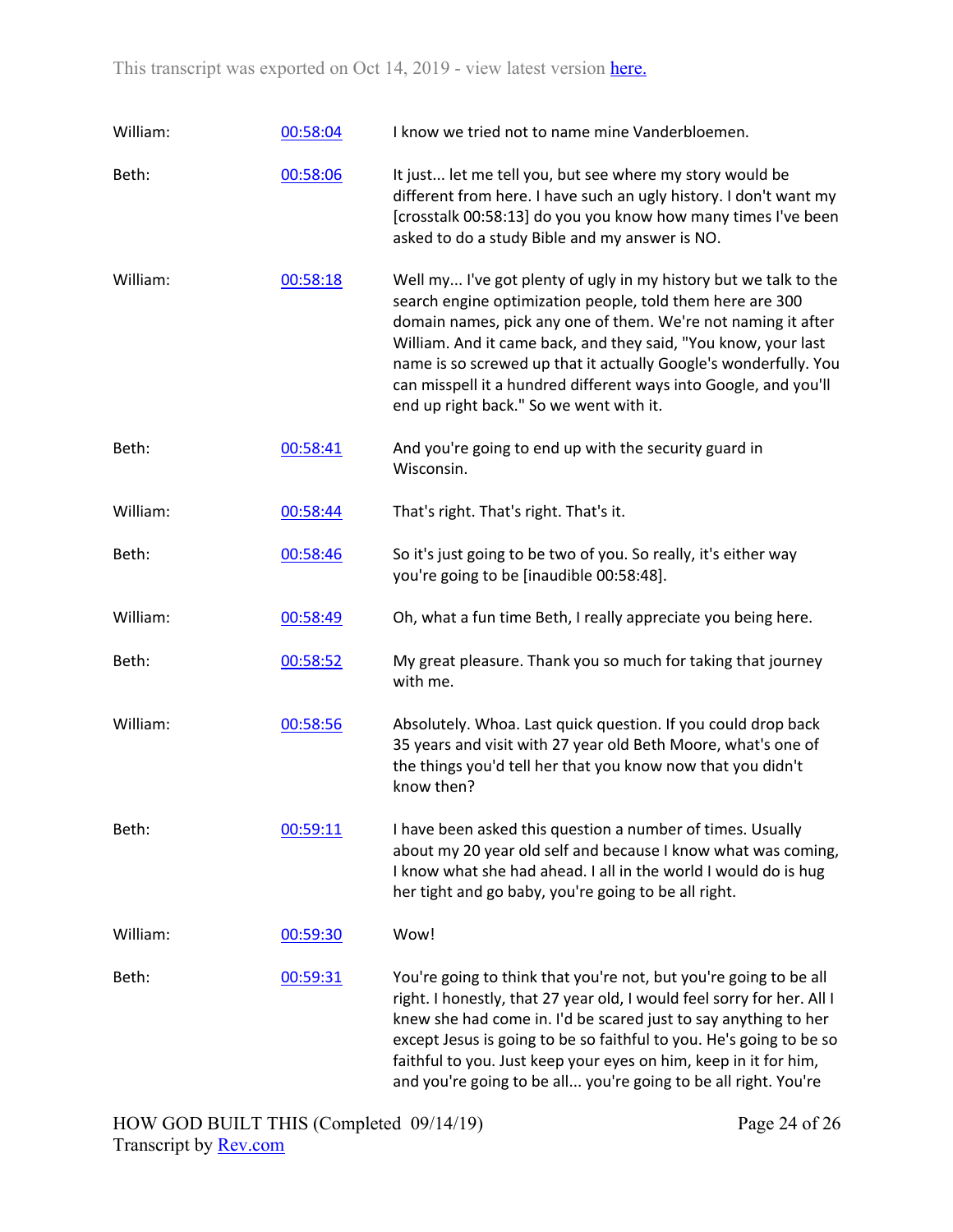|          |          | going to be all right. I do believe that, in all the ups and downs<br>and all the crises and all the things that don't go like I wish they<br>would, I am confident that Jesus will deliver me safely home.                                                                                                                                                                                                                                                                                                                                                                                            |
|----------|----------|--------------------------------------------------------------------------------------------------------------------------------------------------------------------------------------------------------------------------------------------------------------------------------------------------------------------------------------------------------------------------------------------------------------------------------------------------------------------------------------------------------------------------------------------------------------------------------------------------------|
| William: | 01:00:19 | That's good. What a good place to end. Beth. Thank you so<br>much.                                                                                                                                                                                                                                                                                                                                                                                                                                                                                                                                     |
| Beth:    | 01:00:23 | It's my pleasure.                                                                                                                                                                                                                                                                                                                                                                                                                                                                                                                                                                                      |
| William: | 01:00:24 | We've prayed for you and are so thankful for all the hits you've<br>taken. Frankly, without you taking those hits, there women that<br>wouldn't be able to do what you're doing right now.                                                                                                                                                                                                                                                                                                                                                                                                             |
| Beth:    | 01:00:32 | Oh, I think about them every single day. Every day.                                                                                                                                                                                                                                                                                                                                                                                                                                                                                                                                                    |
| William: | 01:00:37 | Well, God gets the credit.                                                                                                                                                                                                                                                                                                                                                                                                                                                                                                                                                                             |
| Beth:    | 01:00:39 | Yes He does.                                                                                                                                                                                                                                                                                                                                                                                                                                                                                                                                                                                           |
| William: | 01:00:39 | God has built this, and it's continuing to and what a joy to have<br>you on, and thank you all for listening to this first broadcast of<br>our new season of How God Built This. Be sure and put your<br>email address in, you can go to vandercast.com and you'll find<br>all the things there you need to. Get some show notes and<br>some cool links for Beth and her work and tune in next week to<br>hear another story of What God's doing and how He's building<br>His church.                                                                                                                  |
| Holly:   | 01:01:08 | Thanks for listening to today's episode. Today's episode is<br>sponsored by our friends at Remodel Health. Traditional group<br>health plans were originally designed for corporations, not for<br>churches or non-profits, which is part of the reason why they<br>can be so expensive. What if there was another more affordable<br>solution to traditional group health care. There is. It's Remodel<br>Health, which is a benefits platform specifically for churches and<br>non-profits, so get your free quote at<br>remodelhealth.com/vanderbloemen. That's<br>remodelhealth.com/vanderbloemen. |
| Holly:   | 01:01:42 | We also want to thank Twelve: Thirty Media. From ready to use<br>worship media content to custom media built from scratch for<br>your church to training for your staff and volunteers,<br>Twelve: Thirty Media can help you transform the worship<br>experiences at your church. So check them out today at<br>twelvethirty.media. That's twelvethirty.media. At<br>Vanderbloemen, we help churches, schools, non-profits, and                                                                                                                                                                        |